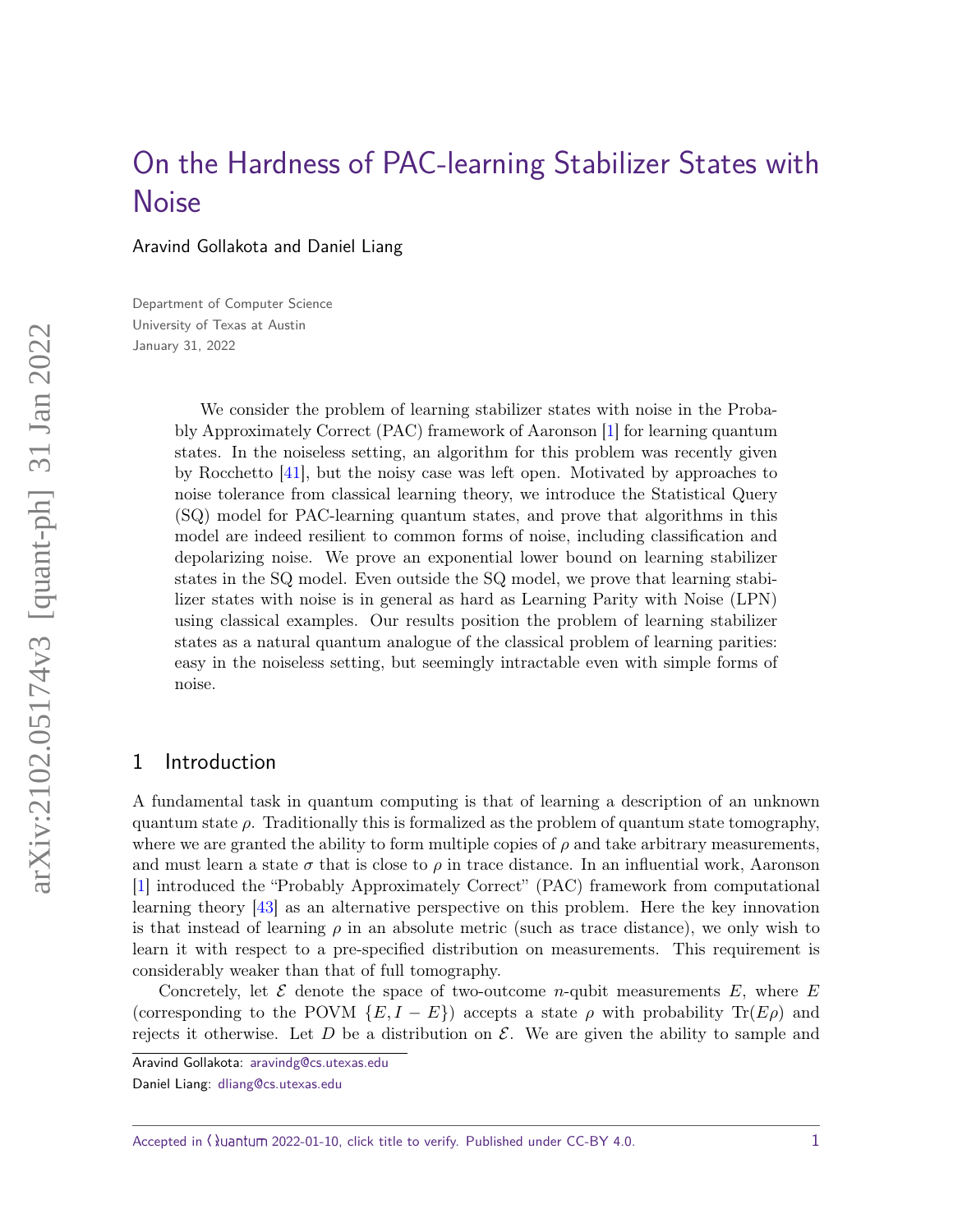<span id="page-1-1"></span>perform random measurements from *D*, i.e. to form a training set  $\{(E_i, Y_i)\}_{i \in [m]}$  where each  $E_i \sim D$  and  $Y_i$  is the outcome of measuring  $\rho$  using  $E_i$ . Our goal is to learn a state  $\sigma$  such that with high probability,

$$
\mathop{\mathbb{E}}_{E \sim D} \left[ (\text{Tr}(E\sigma) - \text{Tr}(E\rho))^2 \right] \le \epsilon.
$$

Usually we also have some basic prior information about  $\rho$ , such as knowledge of a class  $\mathcal F$ such that  $\rho \in \mathcal{F}$ . In the terminology of learning theory, this would be called "learning the class"  $\mathcal{F}$ ." It is important to stress that in this framework, while the data *arises from* a quantum state, it is entirely classical in form and representation.

When  $\rho$  is an arbitrary *n*-qubit state, [\[1\]](#page-21-0) showed that  $O(n)$  "training examples", i.e. measurement-outcome pairs  $(E, \text{Tr}(E\rho))$ ,<sup>[1](#page-1-0)</sup> suffice to statistically determine a state  $\sigma$  that approximates  $\rho$  in this sense (suppressing the dependence on  $\epsilon$  for simplicity). This is in contrast to full state tomography, which requires an exponential number of measurements or copies of *ρ* [\[28,](#page-23-0) [36\]](#page-23-1). Note, however, that here *σ* is determined purely in a statistical or informationtheoretic sense, and for a long time no efficient algorithms were known for actually computing  $\sigma$  in settings of interest.

Recently, Rocchetto [\[41\]](#page-24-0) gave an efficient algorithm for the case where  $\rho$  is known to be a stabilizer state, and *D* is any distribution on Pauli measurements. The stabilizer states are an important class of states in quantum computing due to their efficient classical simulability [\[3,](#page-21-1) [26\]](#page-23-2) and their foundational role in quantum error-correction [\[25\]](#page-23-3). A major question left open by [\[41\]](#page-24-0) is: are stabilizer states also efficiently learnable in noisy settings?

Motivated by this question, we introduce to the quantum setting a well-known tool for noise-resilient classical PAC learning, the *statistical query* (SQ) model, and define the problem of SQ-learning quantum states. In this model, rather than receiving labeled measurementoutcome examples of the form  $(E, \text{Tr}(E\rho))$ , the learner is only allowed to make statistical queries to an oracle, and otherwise its goal remains the same. A statistical query is described by a function  $\varphi : \mathcal{E} \times \{-1,1\} \to [-1,1]$  and a tolerance  $\tau > 0$ , and the oracle responds to the query with  $\mathbb{E}[\varphi(E, Y)] \pm \tau$ , where the expectation is taken over the random draw of  $E \sim D$  and *Y*, the random outcome of measuring  $\rho$  using *E*. One can think of this as modeling an experimental setup that is unable to report individual measurement outcomes, but is nevertheless able to estimate expectation values to any desired accuracy. Importantly, an algorithm that is able to work in this restricted setting automatically gains tolerance to several kinds of noise.

The SQ model was originally introduced by Kearns [\[32\]](#page-23-4) in the setting of Boolean function classes, and has since grown into a highly influential model (see [\[23,](#page-23-5) [40\]](#page-24-2) for surveys). The model is known to have the following properties:

- It is a natural restriction of the PAC model that nevertheless captures most known PAC algorithms for a wide range of common classes [\[30,](#page-23-6) [40\]](#page-24-2).
- SQ algorithms are naturally resistant to mild forms of noise in the labels, such as "classification noise", where the label for each training example is flipped with some constant probability [\[32\]](#page-23-4).

<span id="page-1-0"></span><sup>&</sup>lt;sup>1</sup>Or more realistically  $(E, Y)$ , where *Y* is the random outcome of measuring  $\rho$  using *E*.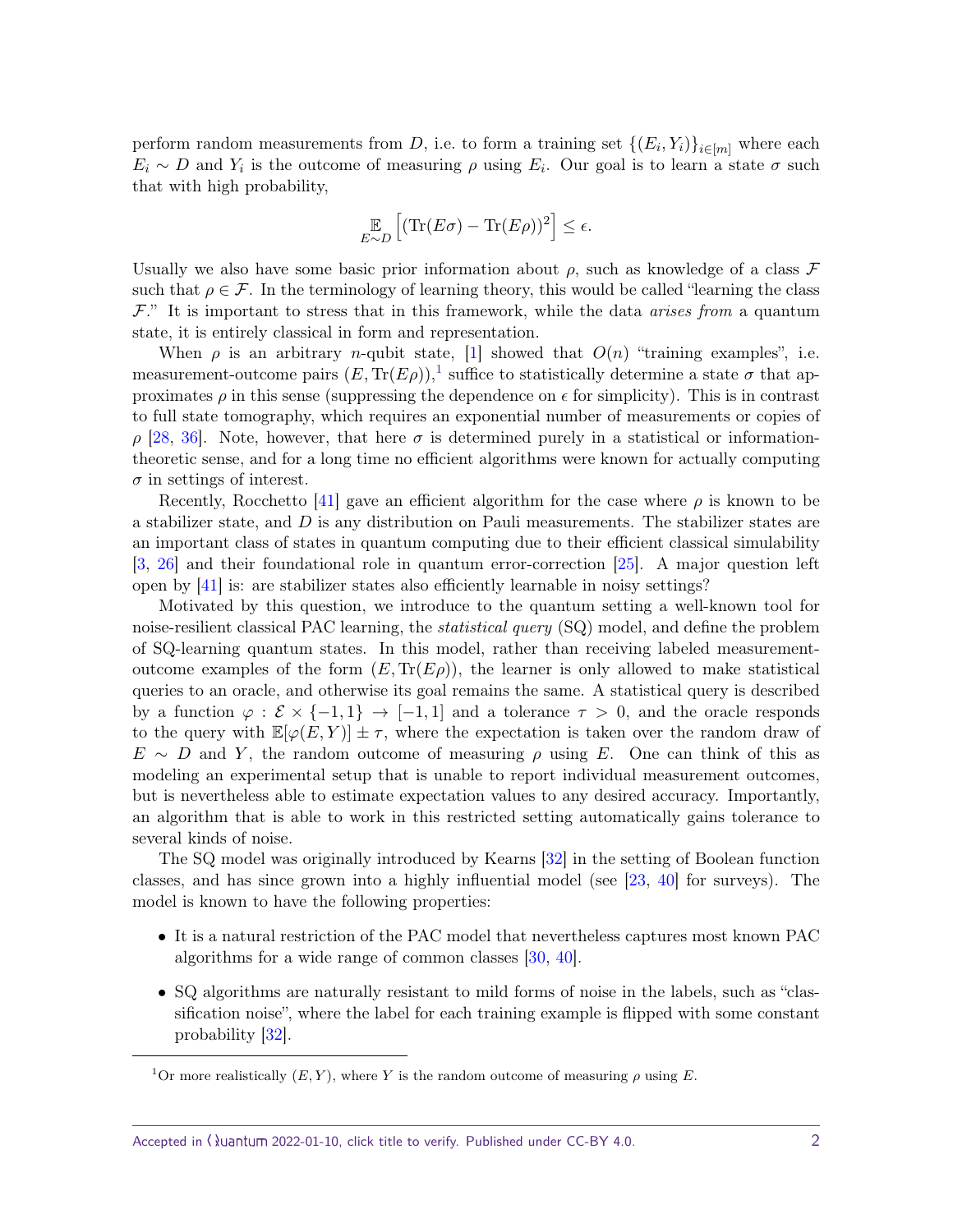- <span id="page-2-1"></span>• It is the most realistic learning model for which strong, unconditional lower bounds are known for many basic classes. Indeed, there is a considerable literature on this topic, with lower bounds usually proven using the so-called SQ-dimension and its generalizations [\[15,](#page-22-0) [22,](#page-23-7) [40\]](#page-24-2).
- SQ algorithms are naturally implementable in a way that satisfies differential privacy of the training data, and indeed are the main examples of realistic differentially private learning algorithms [\[17,](#page-22-1) [21\]](#page-23-8).

Given all of these properties, it is natural to wonder whether the SQ model has something to bring to quantum learnability, with a particular eye towards noise tolerance. In this work we show (among other results) that for stabilizer states this approach cannot work: SQ-learning stabilizer states is exponentially hard, and in general, learning stabilizer states with noise is as hard as the well-known Learning Parity with Noise (LPN) problem.

**Theorem 1.1.** *Let D denote the uniform distribution on Pauli measurements. Any SQ*  $a$ *lgorithm for learning n-qubit stabilizer states under D up to error*  $2^{-O(n)}$  (*i.e. to significantly outperform the maximally mixed state) requires*  $2^{\Omega(n^2)}$  queries even when tolerance is  $2^{-O(n^2)}$ .

Define a parity measurement to be a Pauli measurement of the form  $E_x = \frac{P_x + I}{2}$  for some  $x \in \{0,1\}^n$ , where  $P_x = \sum_{y \in \{0,1\}^n} \chi_x(y)|y\rangle\langle y|$  and  $\chi_x(y) = (-1)^{x \cdot y \mod 2}$ . They are so named since for any computational basis state  $|y\rangle\langle y|$ ,  $Tr(E_x|y\rangle\langle y|) = x \cdot y \mod 2$ . The following theorems hinge on the observation (stated as Proposition [4.10\)](#page-13-0) that parities can be very naturally embedded within the problem of learning stabilizer states under distributions on parity measurements.

**Theorem 1.2.** Let D' denote the uniform distribution on parity measurements. Any SQ *algorithm for learning n-qubit stabilizer states under*  $D'$  *even up to constant error (say*  $1/3$ ) *requires*  $2^{\Omega(n)}$  *queries even when tolerance is*  $2^{-O(n)}$ *.* 

**Theorem 1.3.** Let  $D'$  be as above. Learning *n*-qubit stabilizer states under  $D'$  with classifi*cation noise at rate η is at least as hard as the classical problem of Learning Parity with Noise (LPN) at rate η.*

(These theorems are formally stated as Corollaries [4.7,](#page-12-0) [4.11](#page-14-0) and [4.12](#page-14-1) respectively.)

Our results position the problem of learning stabilizer states as a quantum analogue of the important classical problem of learning parities.<sup>[2](#page-2-0)</sup> In both cases there are simple "algebraic" learning algorithms for the noiseless setting, and the problem seems to become intractable with even the simplest kinds of noise. The algorithm of Rocchetto [\[41\]](#page-24-0) thus joins a small class of PAC algorithms that do not fall into the SQ model, and hence do not admit any straightforward algorithms in noisy settings. In our view, this frames learning stabilizer states with noise as one of the more compelling problems on the frontier of learning quantum states with noise.

Another interpretation of our results is that they highlight limitations of the PAC framework of Aaronson [\[1\]](#page-21-0): insofar as this framework reduces the problem of learning quantum states to an essentially classical problem, it also inherits longstanding problems from classical learning theory.

<span id="page-2-0"></span><sup>2</sup>This recalls the way in which stabilizer codes are a quantum analogue of classical parity check codes.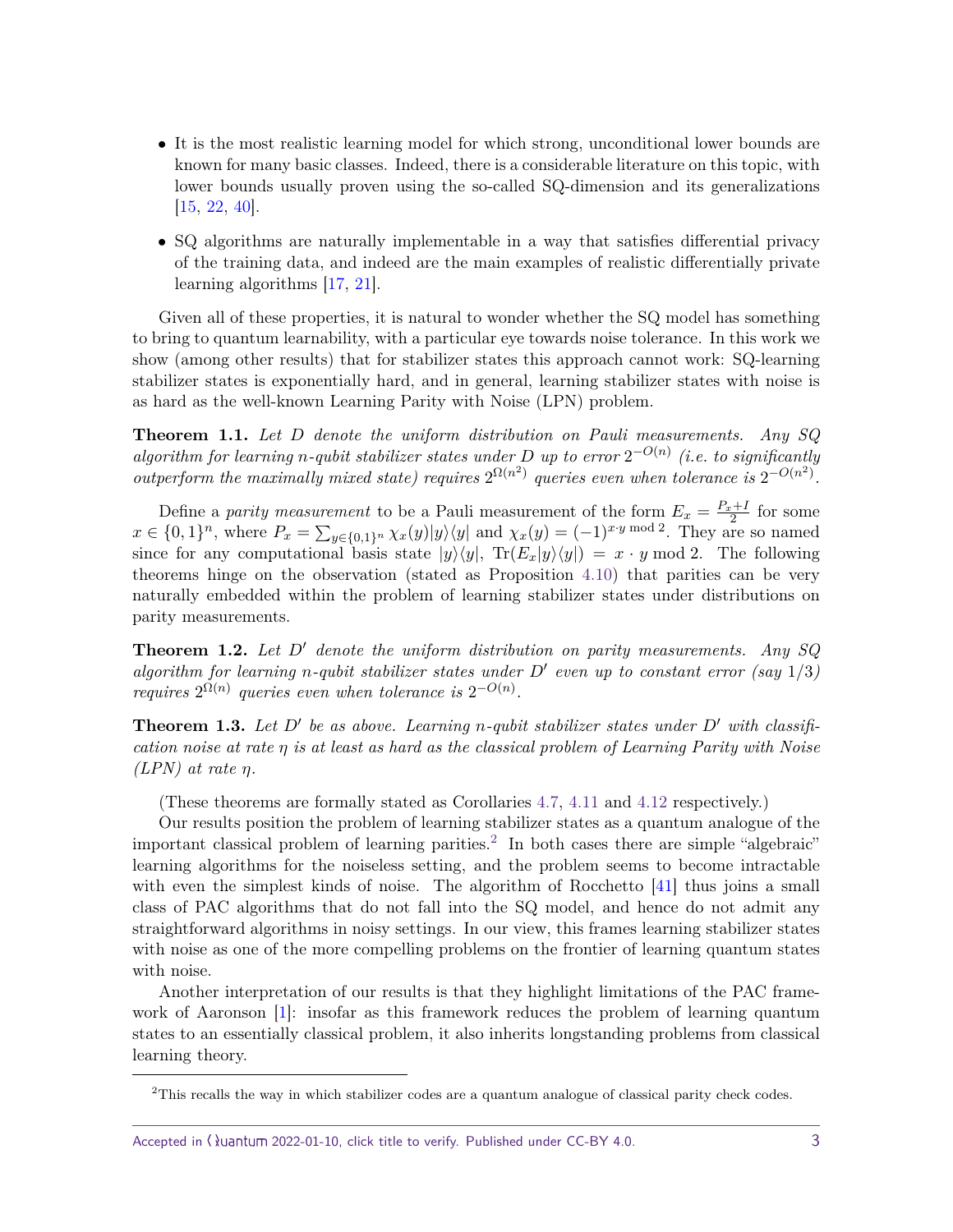<span id="page-3-0"></span>We also hope that our introduction of the SQ model to quantum state learning will be of independent interest and help spur new ideas in this area.

We now detail the rest of our contributions and lay out the organization of this paper:

- In Section [2,](#page-4-0) we formally define the problem of SQ-learning quantum states and extend the notion of the SQ-dimension to this setting, building on recent work that formally analyzed the SQ-dimension as applicable to the p-concept setting [\[24\]](#page-23-9).
- In Section [3,](#page-7-0) we show that SQ algorithms for learning quantum states are indeed resistant to mild forms of noise, including classical classification noise as well as quantum channels with bounded noise (such as depolarizing noise).
- In Section [4,](#page-10-0) we give exponential SQ lower bounds on learning stabilizer states. Under the uniform distribution on Pauli measurements, we show (Corollary [4.7\)](#page-12-0) that it requires exponentially many queries in order to improve on the maximally mixed state's performance. Under a different natural distribution on Pauli measurements, namely the uniform distribution over parity measurements, we show (Corollaries [4.11,](#page-14-0) [4.12\)](#page-14-1) that learning stabilizer states with noise is as hard as learning parities with noise.
- In Section [5,](#page-14-2) by way of positive results, we give SQ algorithms for the simple setting of learning product states. We describe an SQ algorithm for learning product states under Haar-random single-qubit measurements, and show that it allows one to perform tomography on the individual qubits.
- In Section [6,](#page-18-0) we relate SQ learning to a form of differential privacy for quantum state learners. This form of differential privacy has recently been studied by [\[11\]](#page-22-2).

## 1.1 Related work

The problem of learning quantum states via state tomography has a long history in quantum computing, culminating in the celebrated optimal algorithms of O'Donnell and Wright [\[36,](#page-23-1) [37\]](#page-23-10) and Haah et al. [\[28\]](#page-23-0). We operate in the alternative PAC framework introduced by Aaronson [\[1\]](#page-21-0). In recent years, this framework has been extended to the online setting  $|6|$  as well as verified in experimental setups [\[42\]](#page-24-3). To our knowledge, the only known computationally efficient PAC learners for supervised learning of a commonly-considered class of states are the algorithm of Rocchetto [\[41\]](#page-24-0) for learning stabilizer states, as well as that of Yoganathan [\[45\]](#page-24-4) for other classes of states whose generating circuits can be efficiently classically simulated and inverted, including low Schmidt rank states. While the focus of this paper is on stabilizer states, we remark that Yoganathan's algorithm for low Schmidt rank states also involves solving a system of polynomial equations in the examples, and hence would also not admit any straightforward SQ implementation. Cheng et al. [\[19\]](#page-22-4) frame the problem of PAC-learning unknown quantum measurements under a distribution of states as a dual problem to PAC-learning an unknown state, and are able to recover Aaronson's main sample complexity bound using a classical proof.

Other examples of efficient learning algorithms not lying strictly within the PAC formalism include Aaronson and Grewal [\[4\]](#page-22-5) in the unsupervised setting for non-interacting fermions and Montanaro [\[35\]](#page-23-11) for improved tomography of stabilizer states. Lai and Cheng [\[34\]](#page-23-12) extend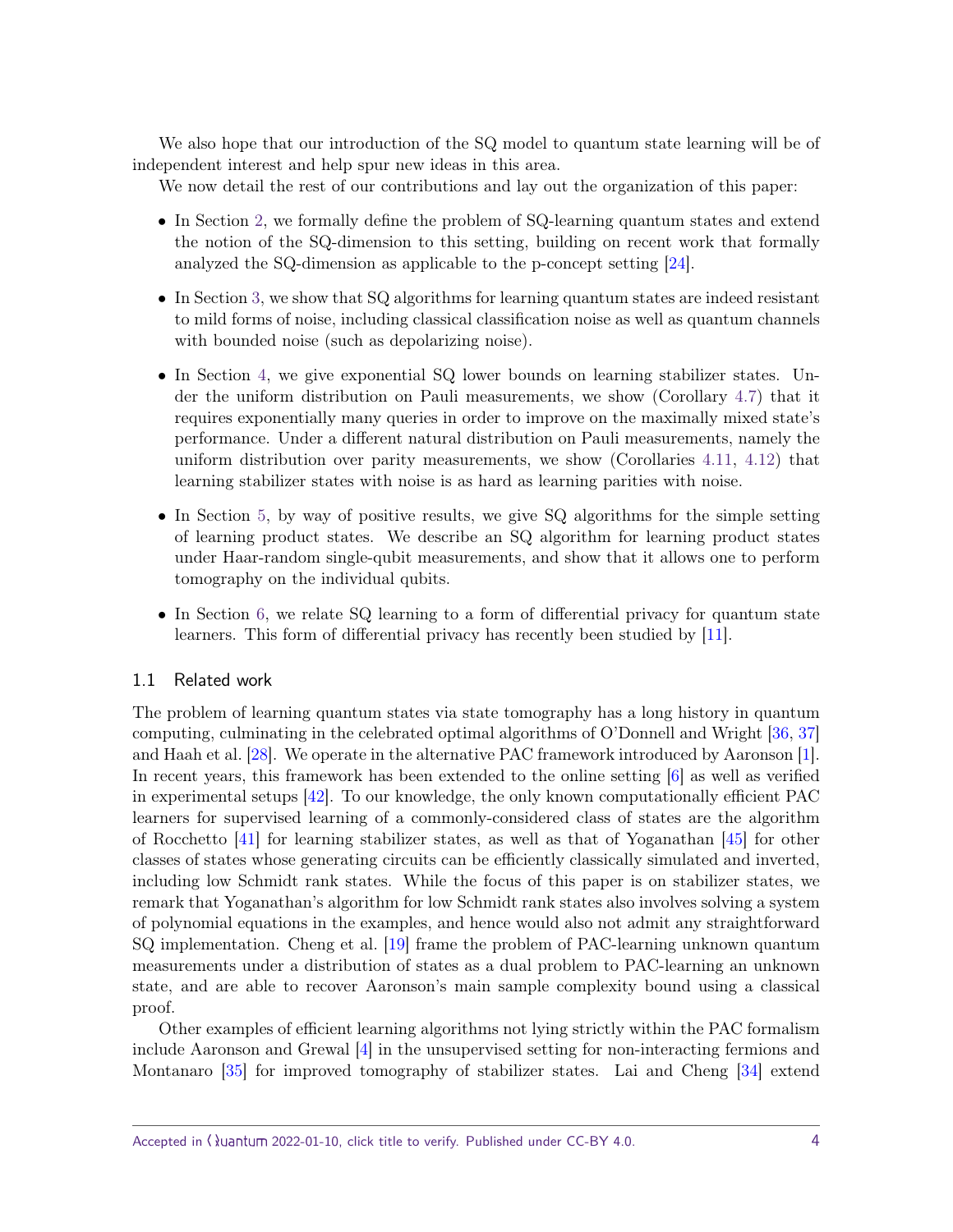<span id="page-4-1"></span>Montanaro's ideas for stabilizer states and use it to learn outputs of Clifford circuits with a single layer of *T* gates.

Recent work by Arunachalam et al. [\[11\]](#page-22-2) extends work by Bun et al. [\[18\]](#page-22-6) to the quantum setting, and relates differentially private (DP) learning of quantum states to one-way communication, online learning, and other models. We show in Section [6](#page-18-0) that our notion of SQ learnability implies their notion of DP learnability, and hence by their results also implies finite sequential fat-shattering dimension, online learnability, and "quantum stability."

We note that the problem of PAC-learning quantum states is very different from the problem of PAC-learning Boolean functions using quantum representations of data, as considered in a recent active line of work  $[8, 9]$  $[8, 9]$  $[8, 9]$ . In particular, the model of SQ-learning that we introduce is unrelated to a recent notion of SQ-learning of Boolean functions using quantum representations [\[10\]](#page-22-9). When one is given quantum samples of Boolean or integer-valued functions, there have been important results on learning in the presence of noise, showing that both Learning Parity with Noise (LPN) [\[20\]](#page-22-10) and Learning With Errors (LWE) [\[27\]](#page-23-13) are tractable in this setting.

# <span id="page-4-0"></span>2 Preliminaries

**Notation and terminology.** We use  $\rho$  to refer to the density matrix of an *n*-qubit quantum mixed state, representable as a  $2^n \times 2^n$  PSD operator of trace 1. (The number of qubits will be *n* throughout and suppressed from the notation.) A pure state is a quantum state with rank 1. Let  $\mathcal E$  denote the space of two-outcome *n*-qubit measurements  $E$  (corresponding to the POVM  ${E, I - E}$ , which accept a state  $\rho$  with probability  $Tr(E\rho)$ . We will view the measurement outcomes themselves as  $\{-1, 1\}$ -valued, so that the outcome of measuring  $\rho$ using *E* is a random variable *Y* that is 1 with probability  $\text{Tr}(E\rho)$  and  $-1$  otherwise. Define  $f_{\rho} : \mathcal{E} \rightarrow [-1, 1]$  to be the conditional mean function

$$
f_{\rho}(E) = \mathbb{E}[Y|E] = 1 \cdot \text{Tr}(E\rho) + (-1) \cdot (1 - \text{Tr}(E\rho)) = 2 \text{Tr}(E\rho) - 1.
$$

We will often identify a state  $\rho$  with its behavior with respect to two-outcome measurements, namely with the function  $f_\rho$ , and use the notation  $Y \sim f_\rho(E)$  to mean that  $Y \in \{-1,1\}$  is the random measurement outcome satisfying  $\mathbb{E}[Y|E] = f_{\rho}(E)$ . In learning theoretic terms, this means  $f_\rho$  describes a *probabilistic concept*, or p-concept, on the space  $\mathcal{E}$ . A p-concept on a domain X is a classification rule that assigns random  $\{-1, 1\}$ -valued labels to each point in  $\mathcal X$  according to a fixed conditional mean function; we always identify the p-concept with its conditional mean function. Given a set  $\mathcal F$  of quantum states, we use  $\mathcal F$  to also mean the class of associated p-concepts, with the meaning clear from context.

Given a distribution *D* over  $\mathcal{E}$ , we will often regard functions  $f_{\rho}, f_{\sigma} : \mathcal{E} \to \mathbb{R}$  as members of the *L*<sup>2</sup> space  $L^2(D,\mathcal{E})$ , with the inner product given by  $\langle f_\rho, f_\sigma \rangle_D = \mathbb{E}_{E \sim D}[f_\rho(E)f_\sigma(E)]$ , and the norm given by  $|| f_{\rho} ||_{D} = \sqrt{\langle f_{\rho}, f_{\rho} \rangle_{D}} = \sqrt{\mathbb{E}_{E \sim D}[(f_{\rho}(E))^2]}$ .

We use  $[n]$  to refer to the set of indices  $\{1, \ldots, n\}$ . Given a set  $S \subseteq [n]$ , we will use  $\chi_S$  to refer to the parity on *S*, defined as a function from  $\{-1,1\}^n \to \{-1,1\}$  by  $\chi_S(x) = \prod_{i \in S} x_i$ . Given  $x, y \in \{0, 1\}^n$ , we will sometimes also use  $\chi_x(y) = (-1)^{x \cdot y \mod 2}$ .

## 2.1 Learning models

We begin by formally defining the problem of PAC-learning a quantum state.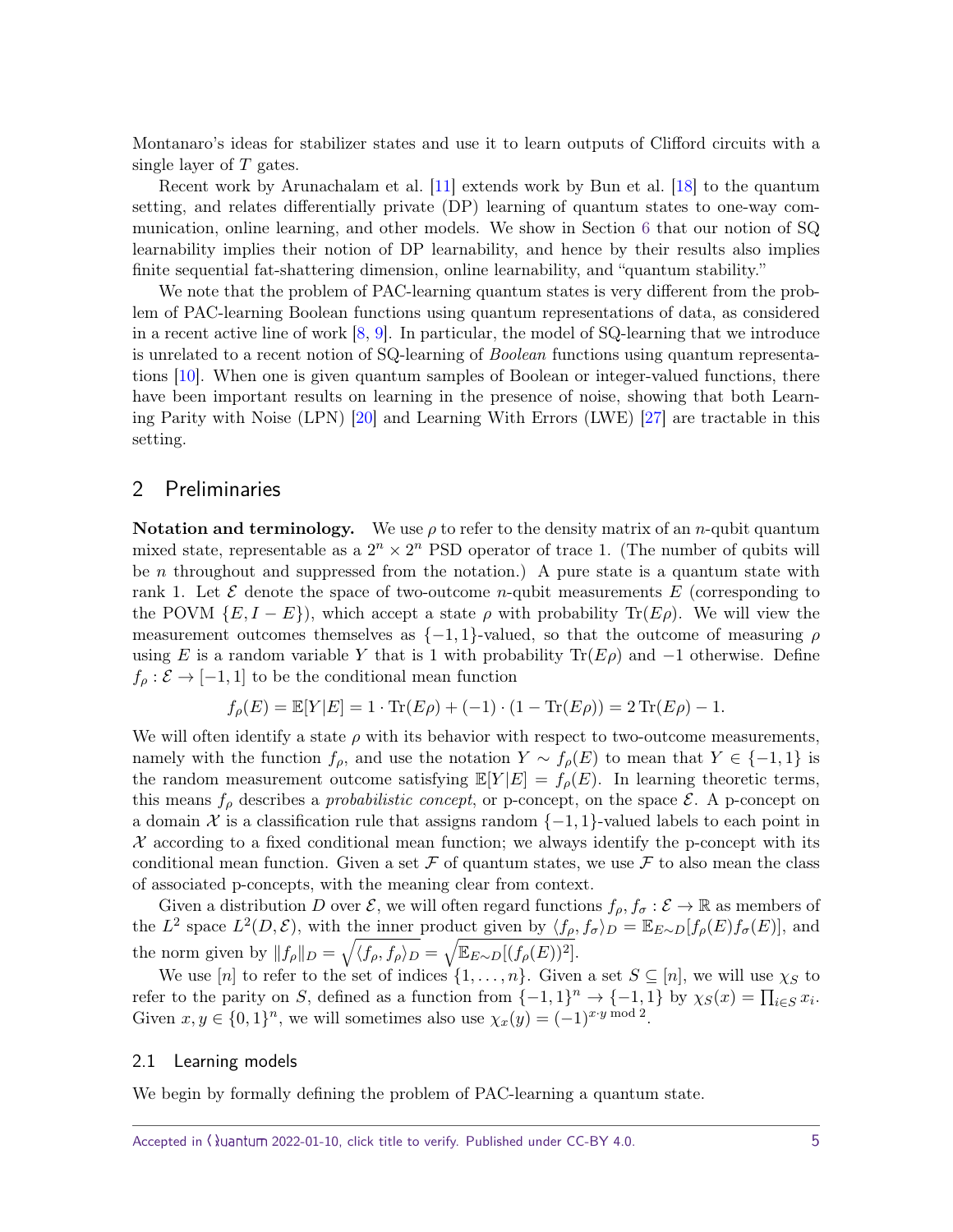<span id="page-5-0"></span>**Definition 2.1** (PAC-learnability of quantum states, [\[1\]](#page-21-0)). Let F be a class of *n*-qubit quantum states. Let *D* be a distribution over  $\mathcal{E}$ . We say  $\mathcal{F}$  is PAC-learnable up to squared loss  $\epsilon$  with respect to D if there exists a learner that, given sample access to labeled examples  $(E, Y)$  for  $E \sim D, Y \sim f_{\rho}(E)$  for an unknown  $\rho \in \mathcal{F}$ , is able to output a state  $\sigma$  satisfying

$$
\mathop{\mathbb{E}}_{E \sim D} \left[ (f_{\sigma}(E) - f_{\rho}(E))^2 \right] \le \epsilon.
$$

The number of examples used by the learner is called its sample complexity.

We note that this is a slight modification of the original definition in [\[1\]](#page-21-0), stated directly in terms of squared loss since this is the view that will be convenient for us. PAC learners are also allowed to fail with some probability  $\delta$ , but for simplicity we will ignore this in this paper. A learner that only succeeds with some constant probability can easily be amplified to succeed with probability  $1 - \delta$  using standard confidence amplification procedures.

With PAC learners, one may speak of both computational efficiency (overall running time) and statistical or information-theoretic efficiency (sample complexity). The original result of Aaronson [\[1\]](#page-21-0) described a computationally inefficient algorithm for learning arbitrary states that nevertheless had  $O(n)$  sample complexity. An *efficient* PAC learner is one that is computationally efficient, i.e. runs in polynomial time, and hence also draws at most polynomially many examples (each draw is considered as taking one unit of time).

We now introduce the following natural extension of these definitions to the SQ setting. In both cases, we operate in the so-called distribution-specific setting, where the learner is assumed to have knowledge of the distribution *D*.

**Definition 2.2** (SQ-learnability of quantum states). Let F be a class of *n*-qubit quantum states. Let *D* be a distribution over *E*. An SQ oracle for an unknown state  $\rho \in \mathcal{F}$  is an oracle that accepts a query and a tolerance,  $(\varphi, \tau)$ , where  $\varphi : \mathcal{E} \times \{-1, 1\} \to [-1, 1]$  and  $\tau > 0$ , and responds with *y* such that

$$
\left|y - \mathop{\mathbb{E}}_{E \sim D, Y \sim f_{\rho}(E)}[\varphi(E, Y)]\right| \le \tau.
$$

We say F is SQ-learnable up to squared loss  $\epsilon$  if there is a learner that, given only queries to the SQ oracle for an unknown  $\rho \in \mathcal{F}$ , is able to output a state  $\sigma$  satisfying

$$
\mathop{\mathbb{E}}_{E \sim D} \left[ (f_{\sigma}(E) - f_{\rho}(E))^2 \right] \le \epsilon.
$$

The number of queries used by the learner is called its query complexity.

An SQ learner is considered *efficient* if it uses polynomially many queries and its queries all have tolerance  $\tau \geq 1/\text{poly}(n)$ .

#### 2.2 SQ lower bounds for p-concepts

One of the chief features of the classical SQ model is the possibility of proving unconditional lower bounds on learning a class  $\mathcal C$  in terms of its so-called statistical dimension. The quantum setting that we work in, where we identify a state  $\rho$  with the p-concept  $f_{\rho}$ , becomes a special case of the SQ model for learning p-concepts. Building on recent work [\[24\]](#page-23-9) that formally proved SQ lower bounds for p-concepts, we extend this framework to the quantum setting. Let X denote an arbitrary domain (for us, X will be  $\mathcal{E}$ , while in the classical setting, X is usually  $\mathbb{R}^n$ ).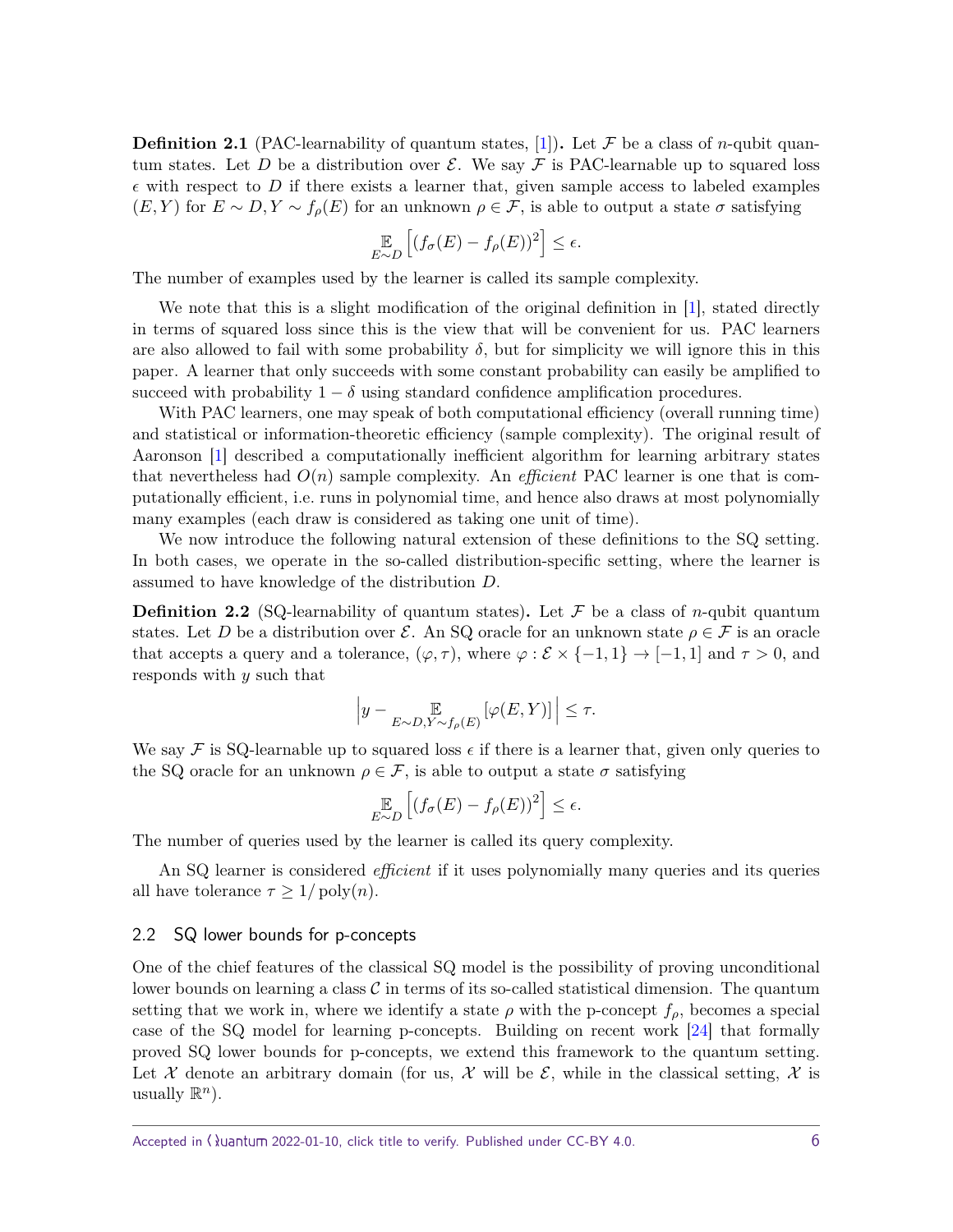<span id="page-6-3"></span>**Definition 2.3** (Statistical dimension). Let D be a distribution on  $\mathcal{X}$ , and let C be a class of functions from X to R. The *average (un-normalized) correlation* of C is defined to be  $\rho_D(\mathcal{C})$  $\frac{1}{|C|^2} \sum_{c,c'\in\mathcal{C}} |\langle c,c'\rangle_D|$ . The *statistical dimension on average* at threshold  $\gamma$ , SDA<sub>D</sub>(C,  $\gamma$ ), is the largest *d* such that for all  $C' \subseteq C$  with  $|C'| \ge |C|/d$ ,  $\rho_D(C') \le \gamma$ .

<span id="page-6-1"></span>**Theorem 2.4** ([\[24\]](#page-23-9), Cor. 4.6). Let D be a distribution on  $\mathcal{X}$ , and let C be a p-concept class on X *. Say our queries are of tolerance τ , the final desired squared loss is , and that the functions in* C satisfy  $||c||_D \ge \beta$  for all  $c \in \mathcal{C}$ . For technical reasons, we require  $\tau \le \epsilon$ ,  $\epsilon^2 \le \beta/3$ . Then *learning* C up to squared loss  $\epsilon$  (we may pick  $\epsilon$  as large as  $\sqrt{\beta/3}$ ) requires at least  $SDA_D(C, \tau^2)$ *queries of tolerance τ .*

We remark that the way to interpret such a lower bound is as follows: if the SQ learner's queries have tolerance at least  $\tau$ , then at least  $SDA_D(\mathcal{C}, \tau^2)$  queries are required. That is, one must *either* use small tolerance *or* many queries.

The following lemma will be convenient in order to bound the SDA when we have bounds on pairwise correlations.

<span id="page-6-0"></span>**Lemma 2.5** ([\[24\]](#page-23-9), Lemma 2.6). Let D be a distribution on  $X$ , and let C be a p-concept class *on X* such that for all  $c, c' \in \mathcal{C}$  with  $c \neq c'$ ,  $|\langle c, c' \rangle_D| \leq \gamma$ , and for all  $c \in \mathcal{C}$ ,  $||c||_D^2 \leq \kappa$ . Then *for any*  $\gamma' > 0$ ,  $SDA(C, \gamma + \gamma') \geq |C|\frac{\gamma'}{s-1}$  $\frac{\gamma}{\kappa-\gamma}$ .

## 2.3 The problem of learning parities

One of the most basic problems in classical learning theory is that of learning the concept class of parity functions. Let the domain be  $\mathcal{X} = \{-1,1\}^n$ , and for any subset  $S \subseteq [n]$ , define  $\chi_S(x) = \bigoplus_{i \in S} x_i = \prod_{i \in S} x_i$  to be the parity on S. Here  $x_i \oplus x_j = x_i x_j$  is simply the XOR when bits are represented by  $\{-1,1\}$ . Let *D* be any distribution on *X*. We say a learner is able to learn parities under *D* if given access to labeled examples  $(x, \chi_S(x))$  where  $x \sim D$  and  $S \subseteq [n]$  is unknown (or, in the SQ setting, given access to the corresponding SQ oracle), and for any error parameter  $\epsilon$ , it is able to output a function *h* such that  $\mathbb{P}_{x\sim D}[h(x) \neq \chi_S(x)] \leq \epsilon$ .

The problem of learning parities displays a striking phase transition in going from the noiseless to the noisy setting. Given noiseless labeled examples, the problem of recovering the right parity is simply a question of solving linear equations over  $\mathbb{F}_2$ , and can be done using Gaussian elimination by a PAC learner using only  $\Theta(n)$  examples. With just a little noise, however, the problem seems to become intractable. Perhaps the simplest noise model one can consider is the classification noise model, where every example has its label flipped with some constant probability  $\eta$  (known as the noise rate). Learning parities under classification noise is the basis of the famous Learning Parity with Noise (LPN) problem. Formally, the search version of LPN with noise rate  $\eta$  is precisely the problem of learning parities under the uniform distribution on X and with classification noise at rate *η*. Usually one also has the additional knowledge that the true target  $\chi_S$  (the "secret") is picked uniformly at random from the set of all parities. This problem is widely conjectured to be hard, including for quantum algorithms, and is even used as a basis for cryptography (see [\[38\]](#page-24-5) for a survey). The best-known algorithm in the PAC setting runs in slightly subexponential time [\[16\]](#page-22-11).

<span id="page-6-2"></span>Since SQ learners are naturally tolerant of classification noise, one would expect that there are no SQ learners for parities under the uniform distribution, and indeed, this is one of the foundational results in the SQ literature.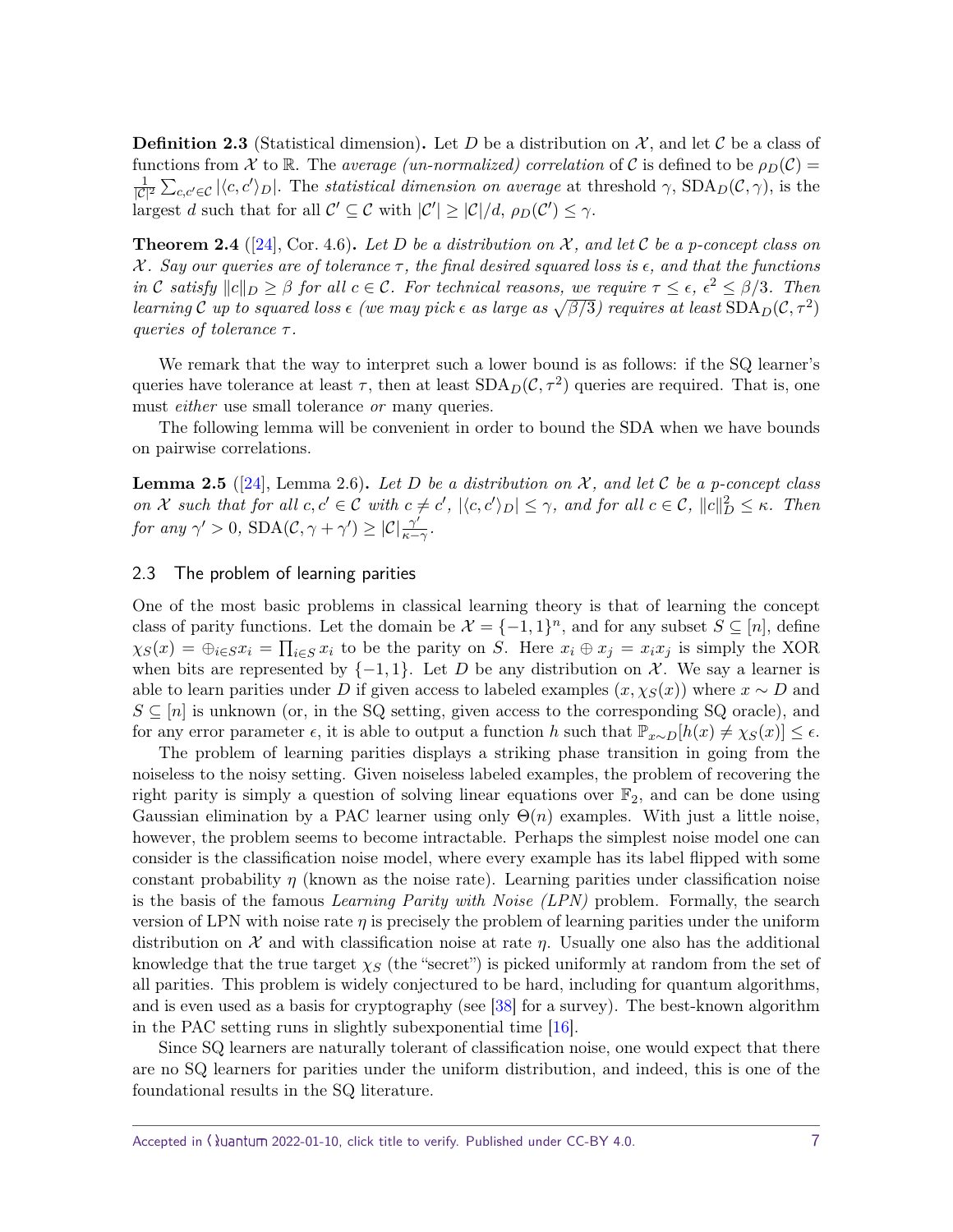<span id="page-7-1"></span>**Theorem 2.6** ([\[32\]](#page-23-4)). *Any SQ learner requires*  $2^{\Omega(n)}$  queries (even using tolerance  $2^{-O(n)}$ ) to *learn parities under the uniform distribution on*  $\{-1,1\}^n$  *even up to constant error (say* 1/3).

Thus we see that simple Gaussian elimination is an example of an efficient PAC learner that is not SQ. This establishes a characteristic limitation of SQ algorithms: while they include a wide range of common algorithms, they do not include algorithms that depend entirely on "algebraic" structure.

It is worth emphasizing that this discussion has considered learning parities with a classical representation of the data. When given a quantum representation of the data, as in the quantum "example state"  $|\psi\rangle = 2^{-n/2} \sum_{x \in \{0,1\}^n} |x, \chi_S(x)\rangle$  (taking the distribution over the domain to be uniform), the task becomes easy even with noise [\[20\]](#page-22-10). This is because we can now use Hadamard gates to implement a Boolean Fourier transform à la the famous Bernstein– Vazirani algorithm [\[14\]](#page-22-12).

# <span id="page-7-0"></span>3 Noise-tolerant SQ learning

One of the prime features of classical SQ learning is its inherent noise tolerance. From an intuitive standpoint, certain common stochastic noise models are systematic enough that their effects in expectation can be predicted in advance, and hence either be corrected for or bounded. Slightly more precisely, the query expectations of a noisy state are often related in simple ways to the query expectations on a noiseless state, so that the latter can be recovered from the former. We mainly consider three such noise models here: (a) classical classification noise and malicious noise, (b) quantum depolarizing noise, and (c) more general quantum channels with bounded noise.

## 3.1 Classification and malicious noise

Classification noise [\[7\]](#page-22-13) and malicious noise [\[33,](#page-23-14) [44\]](#page-24-6) are two classical Boolean noise models that SQ algorithms are able to handle. In the classification noise model, every example's label is flipped with probability  $\eta$  (known as the noise rate). The malicious noise model is a stronger form of noise where for any given example, with probability  $1 - \eta$ , the label is reported correctly, but with probability *η* both the point and its label may be arbitrary (and adversarially selected based on the learner's behavior so far). We note that these models are well-defined even in the p-concept setting and hence for quantum states, and simply introduce further randomness into the label. The following results were originally stated for Boolean functions but readily extend to p-concepts.

**Theorem 3.1** ([\[32\]](#page-23-4))**.** *Let* C *be a p-concept class learnable under distribution D in the SQ model up to error*  $\epsilon$  *using q queries of tolerance*  $\tau$ . Then for any constant  $0 < \eta < 1/2$ , *even with respect to an SQ oracle with classification noise at rate η (i.e., one that computes expectations with classification noise),* C *is learnable up to*  $\epsilon$  *using*  $O(q)$  *queries of tolerance*  $O(\tau(1-2\eta))$ . If the learner is given noisy training examples as opposed to access to a noisy *SQ* oracle, then  $\tilde{O}(\frac{q}{\text{poly}(\tau(1-2\eta))})$  noisy examples suffice.

**Theorem 3.2** ([\[12\]](#page-22-14))**.** *Let* C *be a p-concept class learnable under distribution D in the SQ model up to error using q queries of tolerance τ . An SQ oracle with malicious noise at rate η is one that computes query expectations with respect to a distribution*  $(1-\eta)f(D)+\eta Q$ *, where*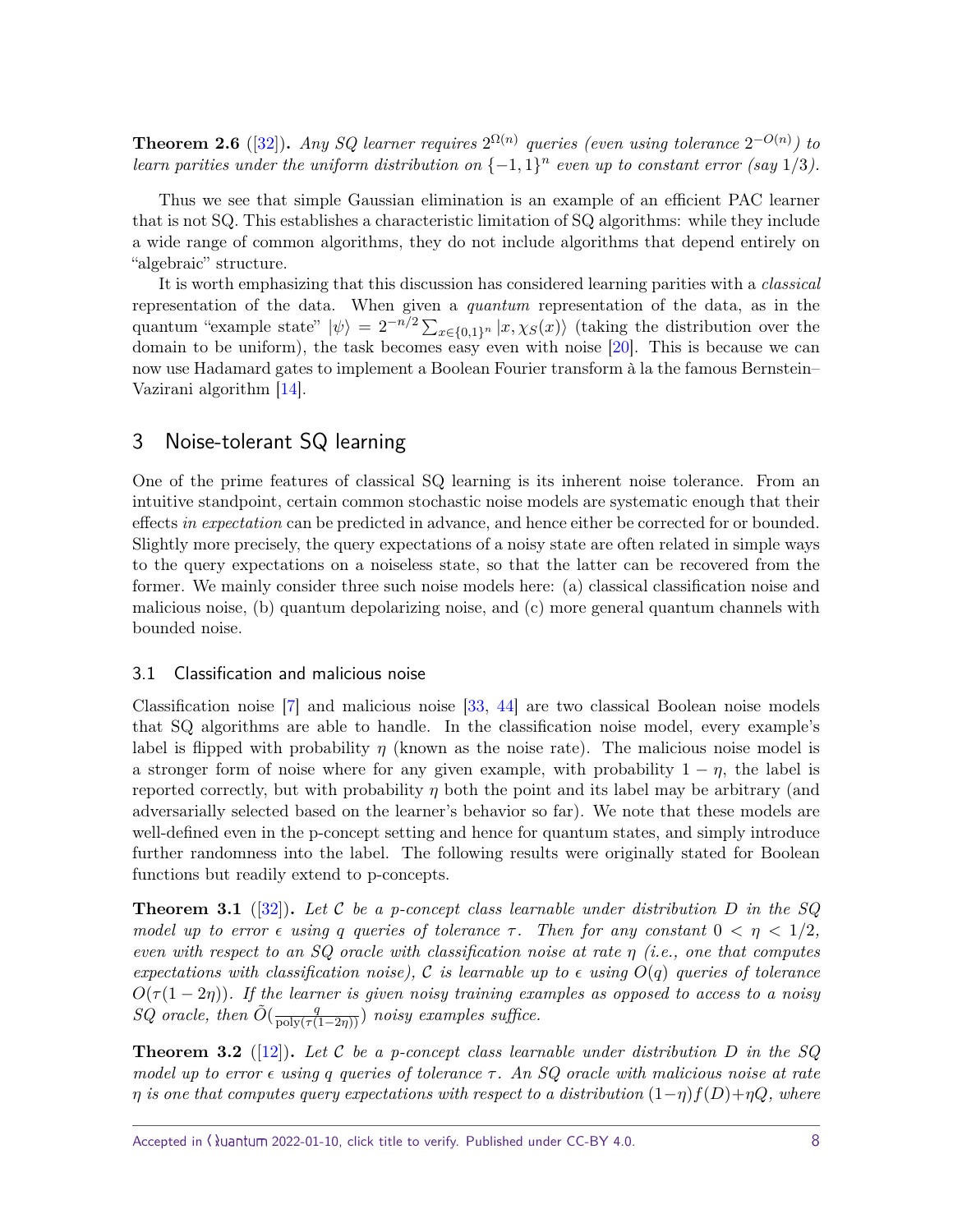<span id="page-8-0"></span> $f(D)$  *denotes the true labeled distribution*  $(x, y)$  *for*  $x \sim D, y \sim f(x)$  *(f being the unknown target p-concept), and*  $Q$  *is an arbitrary and adversarially selected distribution on*  $X \times \{-1, 1\}$ *. If*  $\eta = O(\epsilon)$  and  $\eta < \tau$ , then even with respect to an SQ oracle with malicious noise at rate *η*, C is learnable up to  $\epsilon$  using  $O(q)$  queries of tolerance  $τ - η$ . If the learner is given noisy *training examples as opposed to access to a noisy SQ oracle, then* C *is learnable (with constant probability*) using  $\tilde{O}(\frac{q}{\text{poly}})$ poly(*τ*−*η*) ) *noisy examples suffice. (More efficient implementations are also available in some special cases).*

The proofs of both theorems are similar: one first relates the noisy query expectations to the true expectations, and then argues that when using a suitably small tolerance (or sufficiently many examples) the effects of the noise can be corrected for (within information theoretic limits).

#### 3.2 Depolarizing noise

Depolarizing noise acts on quantum states by shifting them closer to the maximally mixed state. One can consider a setting where it acts on an entire *n*-qubit state at once, as well as one where it acts independently on each individual qubit. We will consider the former.

**Definition 3.3** (Depolarizing noise)**.** Let *ρ* be an arbitrary *n*-qubit state. Then depolarizing noise at rate  $\eta$  ( $0 < \eta < 1$ ) acts on this state by transforming it into  $\Lambda_{\eta}(\rho) = (1 - \eta)\rho + \eta(I/2^{n}).$ 

**Theorem 3.4.** Let  $0 < \eta < 1$  be any constant, and let  $\Lambda_{\eta}$  denote the depolarizing channel *at noise rate η.* Let C be a class of *n*-qubit quantum states and D be a distribution on  $\mathcal{E}$ *, the space of two-outcome measurements on such states. Let L be an SQ learner capable of learning*  $C$  *under*  $D$  *using*  $q$  *queries of tolerance*  $\tau$ . There there exists a learner  $L'$  such that *for any*  $\rho \in \mathcal{C}$ , *L' is capable of learning*  $\rho$  *under D using*  $q$  *queries of tolerance*  $\tau(1-\eta)$  *given only SQ access to*  $\Lambda_n(\rho)$  *as well as sampling access to D.* 

*Proof.* For simplicity, we will assume that we know the noise rate *η* exactly. (So long as we have an upper bound on  $\eta$ , then by a standard "grid search" argument due to [\[32\]](#page-23-4), we can estimate  $\eta$  sufficiently closely simply by trying out many different values. Briefly: if say we try out  $\eta = 0, \delta, 2\delta, \ldots, 1$  (1/ $\delta$  values in all), then one of these will be within  $\delta/2$  of the true *η*. The algorithm when run with this guess for *η* will produce a good hypothesis. By taking  $\delta = O(\tau(1-\eta)^2)$  and testing all  $1/\delta$  hypotheses produced by our guesses for  $\eta$  on a sufficiently large validation set, we can ensure the best one will perform and generalize well.)

Let  $\rho \in \mathcal{C}$  be the unknown target. Observe that for any  $E \in \mathcal{E}$ , by linearity,

$$
f_{\Lambda_{\eta}(\rho)}(E) = 2 \text{Tr}(E \cdot \Lambda_{\eta}(\rho)) - 1 = (1 - \eta) f_{\rho}(E) + \eta f_{I/2^{n}}(E).
$$

Let  $\varphi : \mathcal{E} \times \{-1, 1\} \to [-1, 1]$  be any query made by L. Let  $\varphi[\rho]$  denote the query expectation of  $\varphi$  under  $\rho$ , given by  $\mathbb{E}_{x \sim D} \mathbb{E}_{y \sim f_{\rho}(x)}[\varphi(x, y)]$ . Similarly let the noisy analogue be  $\varphi[\Lambda_{\eta}(\rho)]$ . Again just by linearity,

$$
\varphi[\Lambda_{\eta}(\rho)] = (1 - \eta)\varphi[\rho] + \eta\varphi[I/2^{n}].
$$

The latter quantity is independent of  $\rho$  and can be estimated to arbitrary accuracy by sampling from *D*, allowing us to estimate  $\varphi[\rho]$  as  $\frac{\varphi[\Lambda_{\eta}(\rho)]-\eta\varphi[I/2^{n}]}{1-n}$  $\frac{1-\eta\varphi[1/2^{\alpha}]}{1-\eta}$ . So long as  $\eta$  is bounded away from 1, we can use a query of tolerance  $\tau(1-\eta)$  to estimate  $\varphi[D_{\eta}(\rho)]$  (as well as  $1/\text{poly}(\tau(1-\eta))$ ) unlabeled examples from *D* to compute  $\varphi[I/2^n]$ , and thereby estimate  $\varphi[\rho]$  to within  $\tau$ . Thus we can simulate *L* even with depolarizing noise.  $\Box$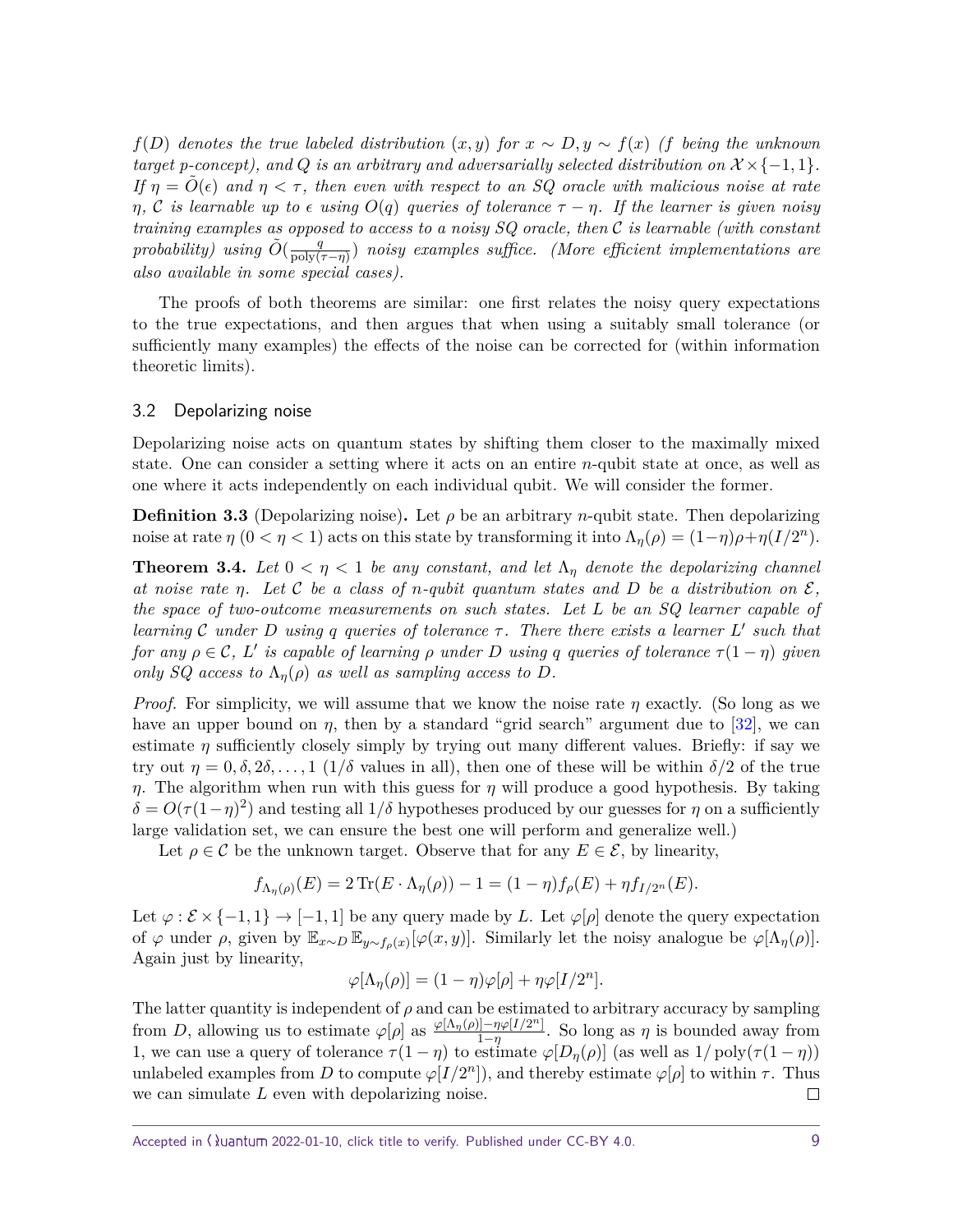<span id="page-9-0"></span>It is worth stressing that we are able to handle any constant noise rate  $\eta \in (0,1)$ , and the price we pay is requiring the tolerance to scale as  $\tau(1-\eta)$ .

#### 3.3 Quantum channels with bounded noise

We can also consider more general kinds of quantum channels with bounded noise. As long as the queries are bounded, small amounts of noise cannot alter query expectations too much, and so can be "absorbed" into the tolerance. This is similar to classical malicious noise: since classical malicious noise at rate  $\eta$  only can only change query expectations by  $\eta$  (recall that the queries are bounded by 1), a noisy query of tolerance  $\tau - \eta$  is able to simulate a noiseless query of tolerance  $\tau$ . Unlike with depolarizing noise, this means we cannot handle arbitrary *η*; this is an artifact of the fact that more general kinds of noise do not permit the kind of systematic correction we were able to perform for depolarizing noise.

For concreteness here we consider a noisy quantum channel  $\Lambda$  such that  $\|\Lambda - \Lambda_n\|_{\infty} \leq \eta$ , where  $1<sub>n</sub>$  is the identity map on *n*-qubit states and the norm is the diamond norm. We do not define this norm here, but its chief property for our purposes is that for any *n*-qubit state *ρ* and 2-outcome measurement  $E$ ,  $|\text{Tr}(E(\rho - \Lambda(\rho)))| \leq \eta$ . Similar theorems can be proven with respect to other distance measures such as fidelity.

**Theorem 3.5.** Let  $\Lambda$  be a quantum channel such that  $\|\Lambda - \mathbb{1}_n\|_{\infty} \leq \eta$ , as above. Let  $\mathcal{C}$  be *a class of n-qubit quantum states learnable under distribution D using q queries of tolerance τ >* 2*η. Then* C *is still learnable under noise* Λ *(i.e. when our queries are answered not with respect to*  $\rho$  *but*  $\Lambda(\rho)$ *)* using *q* noisy queries of tolerance  $\tau - 2\eta$ .

*Proof.* As noted, for any state  $\rho$  and measurement *E*,  $|\text{Tr}(E(\rho - \Lambda(\rho)))| \leq \eta$ . Consider any query  $\varphi : \mathcal{E} \times \{-1,1\} \to [-1,1]$ . If  $\varphi[\rho]$  denotes the query expectation on a noiseless state and  $\varphi[\Lambda(\rho)]$  denotes the noisy one, then a straightforward calculation shows that

$$
|\varphi[\rho] - \varphi[\Lambda(\rho)]| = \Big| \mathop{\mathbb{E}}_{E \sim D} [(\varphi(E, 1) - \varphi(E, -1)) \operatorname{Tr}(E(\rho - \Lambda(\rho)))] \Big|
$$
  

$$
\leq 2 \mathop{\mathbb{E}}_{E \sim D} |\operatorname{Tr}(E(\rho - \Lambda(\rho)))|
$$
  

$$
\leq 2\eta.
$$

Thus just by the triangle inequality, if we calculate  $\varphi[\Lambda(\rho)]$  within tolerance  $\tau - 2\eta$ , then we also get  $\varphi[\rho]$  within  $\tau$ .

 $\Box$ 

#### 3.4 General noise for distribution-free learning

So far, we've only considered distribution-specific learning, where the learner is only required to succeed with respect to a pre-specified distribution *D*. In the distribution-free case, where the learner is required to succeed no matter what *D* is, we now give a simple proof that any SQ algorithm for a concept class can also handle any kind of quantum noise on the state, as long as the noise is known. This is unsurprising, and at a high level, the approach simply boils down to off-loading the noise from the state to the measurement. Learning a noisy set of measurements is thus handled by distribution-free learning algorithm.

Given a quantum operation  $\Lambda$ , its adjoint  $\Lambda^{\dagger}$  is such that  $\forall \rho, \text{Tr}(E \cdot \Lambda(\rho)) = \text{Tr}(\Lambda^{\dagger}(E) \cdot \rho)$ and always exists (see  $[39]$  for details on how to prove this folklore result). Let  $D$  be the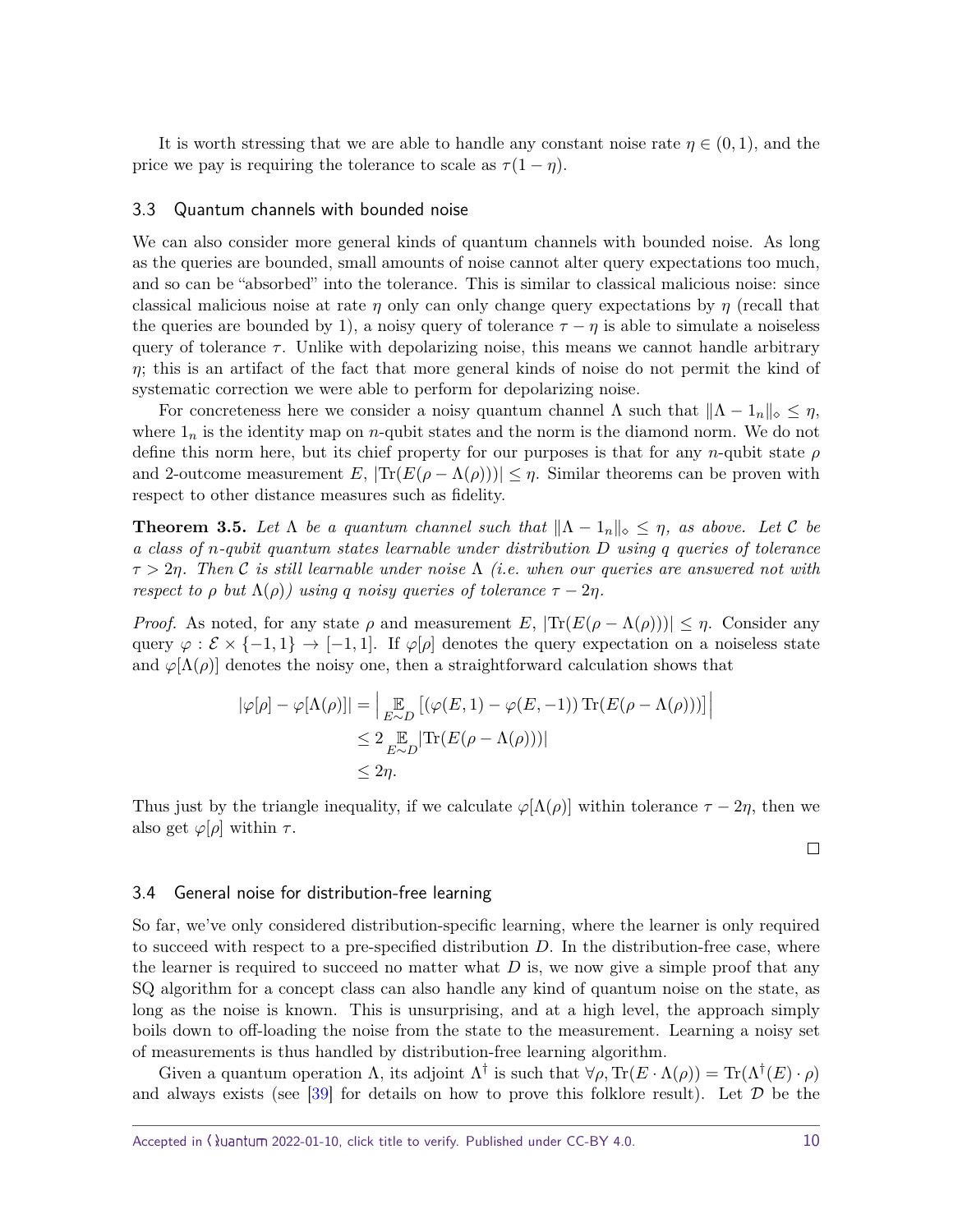<span id="page-10-3"></span>distribution we are trying to learn concept class C using statistical queries and let  $\Lambda$  be the noise applied to the quantum state. We can then define  $\mathcal{D}^{\dagger}$  to be the distribution  $\Lambda^{\dagger}(E)$  where  $E$  is drawn from  $D$  and by definition the traces (and thus the statistical queries) are the same when applied to  $\rho$  and  $\Lambda(\rho)$  respectively. Also by definition, a distribution-free learner for C would also be able to learn with distribution  $\mathcal{D}^{\dagger}$ .

# <span id="page-10-0"></span>4 Lower bounds on learning stabilizer states with noise

#### 4.1 Stabilizer formalism

The stabilizer states are a popular class of quantum states that are used throughout quantum information for areas like quantum error correction, classical simulation of quantum mechanics, and quantum communication. If we let  $\mathcal{P} = \{I, X, Y, Z\}$  be the Pauli matrices, then we can define a generalization of the Pauli matrices to an *n*-qubit system as  $\mathcal{P}_n = \{\pm 1\} \cdot \{I, X, Y, Z\}^{\otimes n}$ .<sup>[3](#page-10-1)</sup> As an example,  $-X \otimes Y \otimes Z \otimes Y \otimes Z \in \mathcal{P}_5$ , though in the future we will simply opt to write this Pauli matrix as  $-XYZYZ$ . It is not hard to show that  $\forall P \neq \pm I^{\otimes n} \in \mathcal{P}_n$  half of the eigenvalues are 1 and the other half are −1.

We say that a pure state  $\rho = |\psi\rangle \langle \psi|$  such that  $|\psi\rangle \in \mathbb{C}^{2^n}$  is *stabilized* by  $P \in \mathcal{P}_n$  if  $P |\psi\rangle = |\psi\rangle$ . In other words,  $|\psi\rangle$  must be an eigenvector of *P* with eigenvalue 1. The set of pure states that are stabilized by the subset  $S \subseteq \mathcal{P}_n$  are then the states that lie in the intersection of the eigenvalue 1 subspaces. It is known that if *S* is an Abelian group that does not contain  $-I^{\otimes n}$ , then this intersection has dimension  $2^{n}/|S|$  [\[29\]](#page-23-15). Due to the nature of the outer product, any vector  $e^{i\theta} |\psi\rangle$  drawn from this space results in the same density matrix  $\rho = |\psi\rangle \langle \psi|.$ 

**Definition 4.1** (Stabilizer states). Let  $S \subset \mathcal{P}_n \setminus \{-I^{\otimes n}\}\$  be an Abelian group of order  $2^n$ (note that  $P_n$  is not itself a group under matrix multiplication). The unique state density matrix  $\rho = |\psi\rangle\langle\psi|$  that results from the one-dimensional subspace that is stabilized by all elements of *S* is then defined to be a stabilizer state. We then say that *S* stabilizes  $\rho$ .

The stabilizer states are then the set of all such quantum pure states that are stabilized by Abelian groups of order  $2^n$  formed from  $\mathcal{P}_n \setminus \{-I^{\otimes n}\}.$ 

<span id="page-10-2"></span>**Proposition 4.2.** *Given two n-qubit stabilizer states*  $|\psi\rangle\langle\psi| \neq |\varphi\rangle\langle\varphi|$  *with stabilizer groups* S and S' respectively, then  $|S \cap S'| \leq 2^{n-1}$ .

*Proof.* Because  $|\psi\rangle\langle\psi| \neq |\varphi\rangle\langle\varphi|$  then  $S \neq S'$ . We also know that  $S \cap S'$  is an abelian group without  $-I^{\otimes n}$ , so  $|S \cap S'| < 2^n$ . Since  $2^n/|S \cap S'|$  is the dimension of the space stabilized by this group [\[29\]](#page-23-15), it must be an integer. Due to the prime factorization of  $2^n$ ,  $|S \cap S'| = 2^m$  for some integer  $0 \leq m < n$ , of which the largest possible *m* is  $n - 1$ .  $\Box$ 

#### 4.2 Difficulty of beating the maximally mixed state on uniform Pauli measurements

Let C be the class of all *n*-qubit stabilizer pure states. If  $P \in \mathcal{P}_n$  is a Pauli operator, then the two-outcome measurement associated with *P* is  $(I + P)/2$ , and is referred to as a Pauli mea-

<span id="page-10-1"></span><sup>&</sup>lt;sup>3</sup>Note that this is slightly different from the usual Pauli group  $\{\pm 1, \pm i\} \cdot \{I, X, Y, Z\}^{\otimes n}$ . We choose to ignore the imaginary phases as they will never be a part of a valid stabilizer measurement: for instance,  $(I + iX)/2$ is not even Hermitian.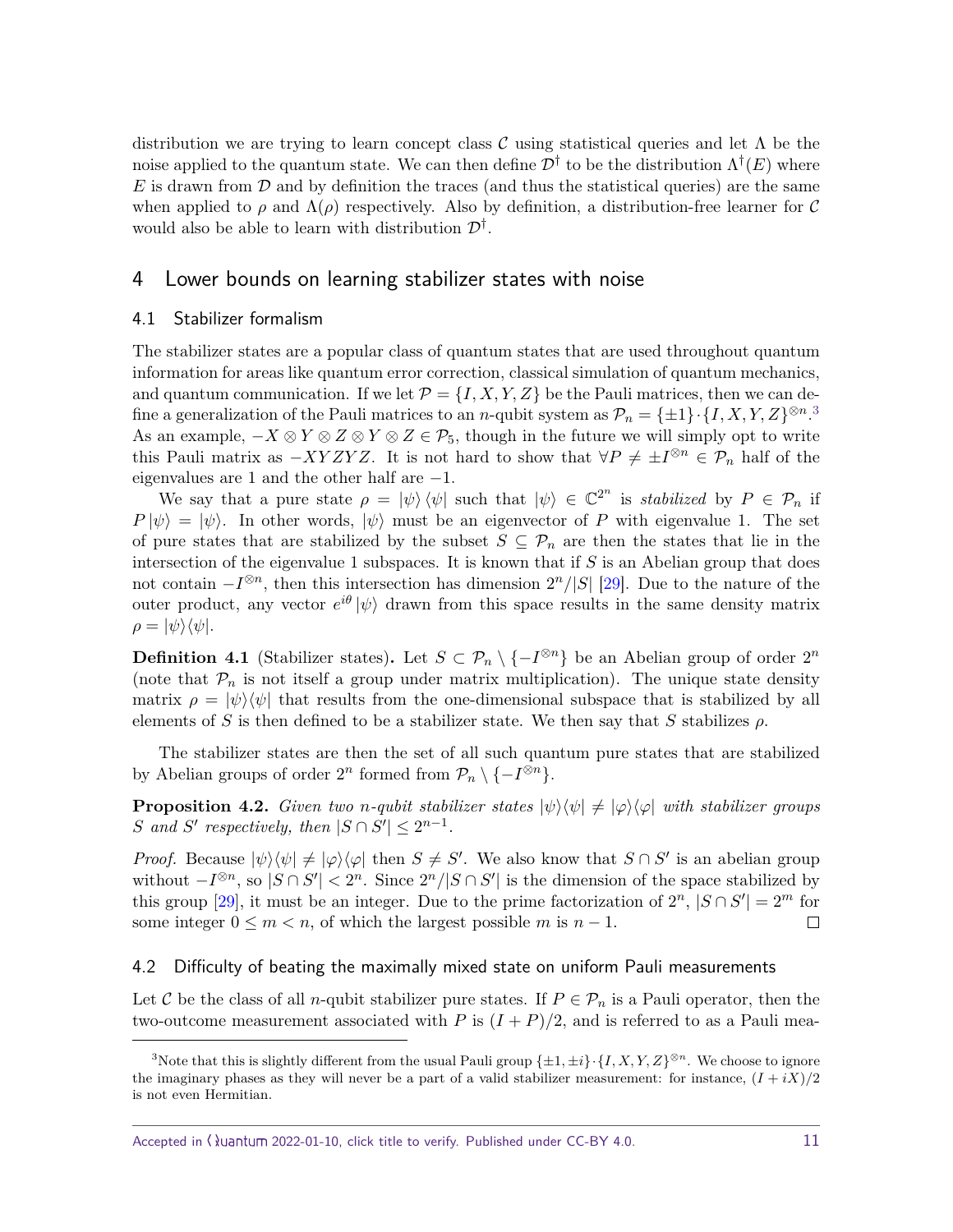<span id="page-11-2"></span>surement. We will first examine the natural distribution *D* given by the uniform distribution over Pauli measurements,

$$
\mathcal{E}_{\text{Pauli}} = \{ (I + P)/2 \mid P \in \mathcal{P}_n \}.
$$

In doing so, we will show that performing better than the trivial algorithm of always outputting the maximally mixed state  $I/2^n$  is difficult.

We use the following folklore lemma (see e.g. [\[41\]](#page-24-0) Lemma 1 for a simple proof).

<span id="page-11-0"></span>**Lemma 4.3.** Let  $E = (I + P)/2$  be a POVM measurement associated to a Pauli operator  $P \in \mathcal{P}_n$  *and*  $\rho$  *be an n-qubit stabiliser state. Then*  $\text{Tr}(E\rho)$  *can only take on the values*  $\{0, \frac{1}{2}\}$  $\frac{1}{2}, 1\},\$ *and:*

$$
\begin{cases}\n\text{Tr}(E\rho) = 1 \text{ iff } P \text{ is a stabilizer of } \rho; \\
\text{Tr}(E\rho) = 1/2 \text{ iff neither } P \text{ nor } -P \text{ is a stabilizer of } \rho; \\
\text{Tr}(E\rho) = 0 \text{ iff } -P \text{ is a stabilizer of } \rho.\n\end{cases}
$$

Simple algebraic manipulations then tell us that  $\text{Tr}(P\rho)$  can only take on the values  $\{1, 0, -1\}$  with Tr(*P* $\rho$ ) being 1 or −1 if and only if *P* or −*P* is in the stabilizer group of *ρ* respectively. With this result, we can compute bounds on  $|\langle f_{\rho}, f_{\rho'} \rangle_D|$  for stabilizer states  $\rho$ and  $\rho'$  by counting how many matrices lie in the intersection of their stabilizer groups or the negations of their stabilizer groups.

<span id="page-11-1"></span>**Lemma 4.4.** *Let* C *be the concept class of n-qubit stabilizer pure states, and let D denote the uniform distribution on n*-qubit Pauli measurements. Then for any stabilizer states  $\rho$ ,  $\rho'$ with  $\rho \neq \rho'$ ,  $|\langle f_{\rho}, f_{\rho} \rangle_D| = ||f_{\rho}||_D^2 = \frac{1}{2^n}$ , and  $|\langle f_{\rho}, f_{\rho'} \rangle_D| \leq \frac{1}{2^{n+1}}$ . Furthermore, this inequality is *tight.*

*Proof.* Let  $\rho, \rho' \in \mathcal{C}$ . Let *S* and *S'* be the stabilizer groups for  $\rho$  and  $\rho'$  respectively, and also let  $-S = \{-P \mid P \in S\}$  and  $-S' = \{-P \mid P \in S'\}$ . For any Pauli measurement  $(I + P)/2$ , we have  $f_{\rho}(\frac{I+F}{2})$  $\frac{1+P}{2}$  = 2 Tr( $\frac{I+P}{2}$  $\rho$ ) - 1 = Tr( $P\rho$ ). Thus the correlation of the two p-concepts becomes

$$
|\langle f_{\rho}, f_{\rho'} \rangle_D| = \frac{1}{|\mathcal{P}_n|} \left| \sum_{P \in \mathcal{P}_n} \text{Tr}(P\rho) \cdot \text{Tr}(P\rho') \right|.
$$

Leveraging Lemma [4.3,](#page-11-0) we find:

$$
\begin{aligned} |\langle f_{\rho}, f_{\rho'} \rangle_{D}| &= \frac{1}{|\mathcal{P}_n|} \left| \sum_{P \in \mathcal{P}_n} \text{Tr}(P\rho) \cdot \text{Tr}(P\rho') \right| \\ &= \frac{1}{2 \cdot 4^n} \left[ |S \cap S'| + |-S \cap -S'| - |S \cap -S'| - |-S \cap S'| \right] \\ &= \frac{1}{4^n} \left[ |S \cap S'| - |S \cap (-S')| \right] \end{aligned}
$$

If  $\rho = \rho'$  then  $S = S'$  such that  $|S \cap S'| = 2^n$  and  $|S \cap S'| = 0$ . Thus for all  $\rho$ 

$$
|\langle f_{\rho}, f_{\rho} \rangle_D| = \frac{2^n}{4^n} = \frac{1}{2^n}
$$

If  $\rho \neq \rho'$  then by Proposition [4.2](#page-10-2)  $|S \cap S'| \leq 2^{n-1}$ .  $|S \cap -S'| \geq 0$  trivially, so we get an upper bound of

$$
|\langle f_{\rho}, f_{\rho'} \rangle_D| \le \frac{1}{4^n} (2^{n-1}) = \frac{1}{2^{n+1}}.
$$

Accepted in  $\langle \rangle$ uantum 2022-01-10, click title to verify. Published under CC-BY 4.0. 12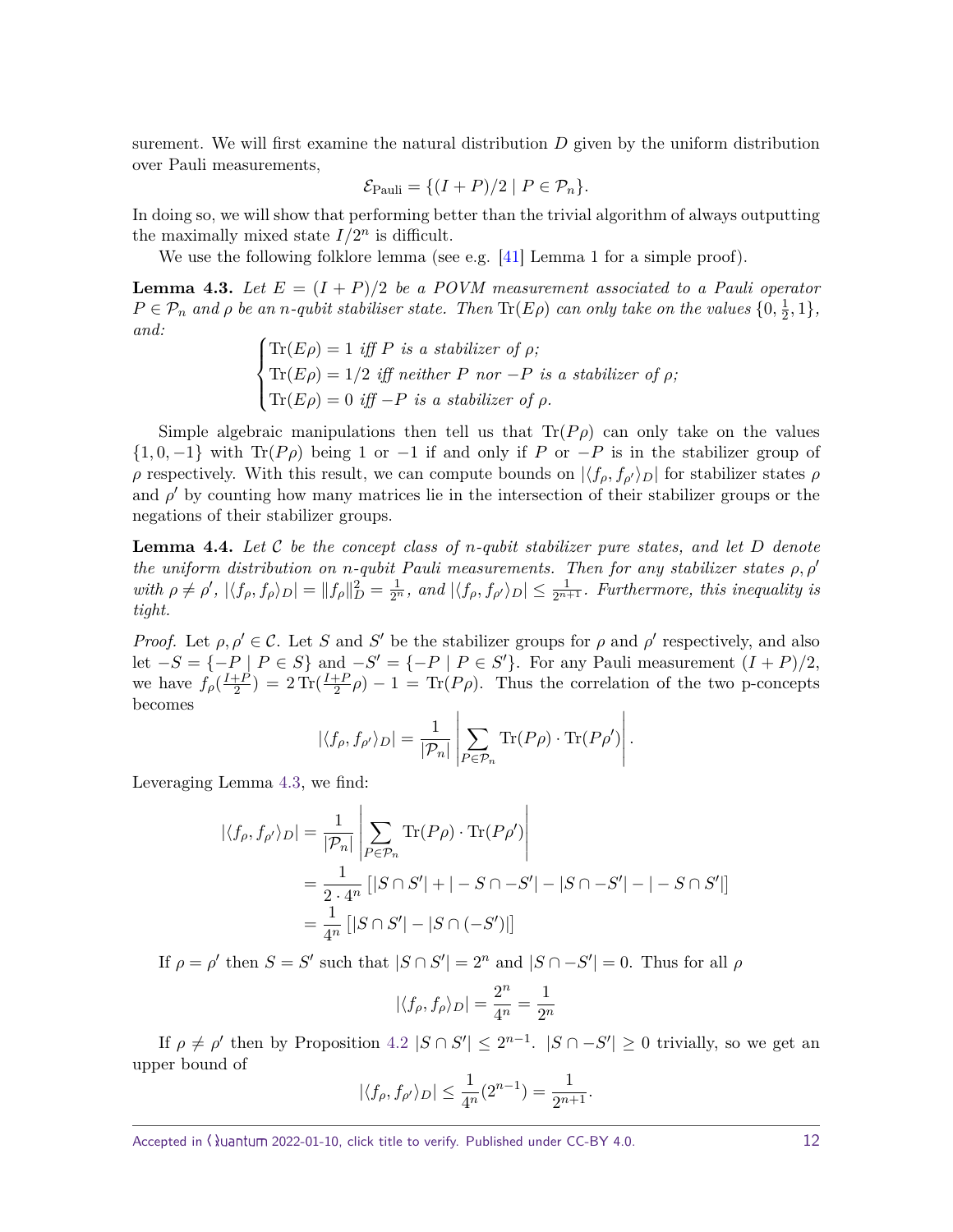<span id="page-12-2"></span>We can show that this inequality is tight because the state  $\rho = |0\rangle\langle 0|^{\otimes n}$  and  $\rho' =$  $|0\rangle\langle 0|^{\otimes n-1} \otimes |+\rangle\langle +|$  saturate this inequality. The generators for the stabilizer group of *ρ* are (omitting tensor products):  $ZIII \cdots I$ ,  $IZIII \cdots I$ , ..., and  $IIII \cdots IZ$ . The generator of  $\rho'$  are the same, except the last generator is replaced with  $IIII \cdots IX$ . We see that  $|S \cap S'| = 2^{n-1}$  while  $|S \cap -S'| = 0$ .

With this result, we can use Lemma [2.5](#page-6-0) to compute the SDA and by extension prove a lower bound on the number of statistical queries needed to learn this concept class under this distribution.

<span id="page-12-1"></span>**Proposition 4.5** ([\[3\]](#page-21-1) Proposition 2). The number of *n*-qubit stabilizer states grows as  $2^{\Theta(n^2)}$ .

**Theorem 4.6.** *Let D be the uniform distribution over n-qubit Pauli measurements and let* C *be the concept class of all <i>n-qubit stabilizer pure states. Then*  $SDA(C, \frac{1}{2^n}) = 2^{\Theta(n^2)}$ .

*Proof.* By Proposition [4.5,](#page-12-1)  $|\mathcal{C}| = 2^{\Theta(n^2)}$ . Using Lemma [2.5](#page-6-0) with  $\kappa = \frac{1}{2^n}$  and  $\gamma = \frac{1}{2^{n+1}}$  as calculated from Lemma [4.4,](#page-11-1) we find that

$$
\text{SDA}(\mathcal{C},\gamma'+\frac{1}{2^{n+1}})=\text{SDA}(\mathcal{C},\gamma'+\gamma)\geq |\mathcal{C}|\frac{\gamma'}{\beta-\gamma}=2^{\Theta(n^2)}\gamma'2^{n+1}=2^{\Theta(n^2)}\gamma'
$$

Setting  $\gamma' = \frac{1}{2^{n+1}}$  gives the result.

<span id="page-12-0"></span>**Corollary 4.7.** *Any SQ algorithm needs at least*  $2^{\Omega(n^2)}$  *statistical queries of tolerance*  $\tau =$  $2^{-O(n)}$  to learn C up to error  $2^{-O(n)}$  over D.

*Proof.* Simply apply Theorem [2.4,](#page-6-1) with  $\beta = 2^{-n}$ .

Since the norms of our p-concepts are exponentially small (i.e.  $2^{-n/2}$ ), we only get hardness for error on the order of  $2^{-O(n)}$ . But as we now show, the p-concept norm corresponds almost exactly to the squared loss achieved by the maximally mixed state. Our results show that doing significantly better than the maximally mixed state requires  $2^{\Omega(n^2)}$  statistical queries even when the tolerance is exponentially small.

**Proposition 4.8.** Let D be the uniform distribution over *n*-qubit Pauli measurements,  $\mathcal{E}_{Pauli}$ . Let  $\rho$  be any state, and let  $I/2^n$  be the maximally mixed state. Then

$$
||f_{\rho}||_D^2 = ||f_{\rho} - f_{I/2^n}||_D^2 + 1/4^n.
$$

*Proof.* In essence, this is simply because the p-concept  $f_{I/2^n}$  is almost always zero. Specifically, for all  $E \in \mathcal{E}_{\text{Pauli}} \setminus \{0, I\}, f_{I/2^n}(E) = 2 \text{Tr}(E/2^n) - 1 = 0$ , since  $\text{Tr}(E) = 2^{n-1}$  for all such *E*. (This is because  $E = (I + P)/2$  for some *n*-qubit Pauli matrix  $P \in \mathcal{P}_n$ , and  $Tr(P) = 0$  for all  $P \in \mathcal{P}_n \setminus \{\pm I\}$ .) As for  $E \in \{0, I\}$ , we note that  $f_\rho(E) = f_{I/2^n}(E)$ . Thus

 $\Box$ 

 $\Box$ 

 $\Box$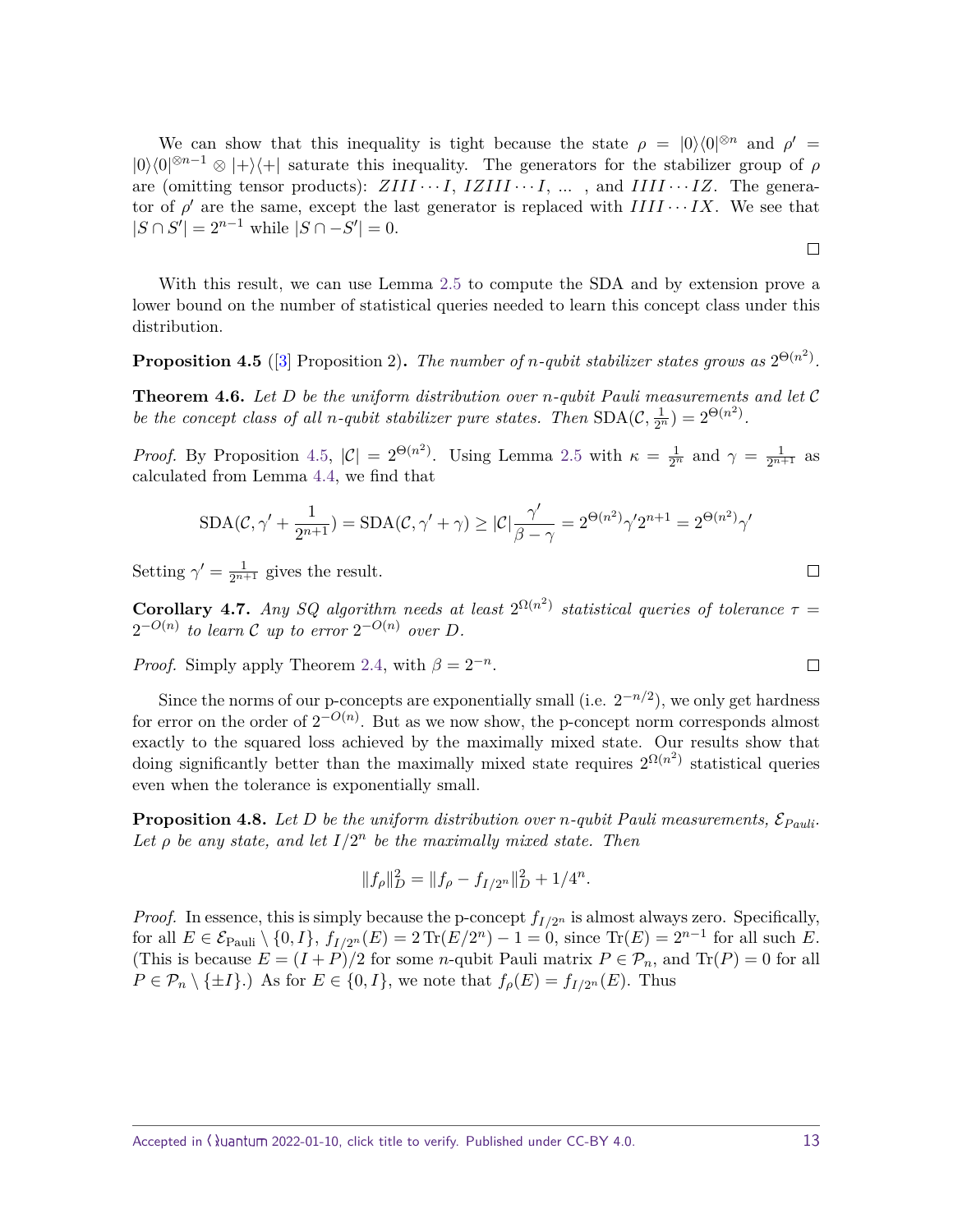$$
||f_{\rho}||_{D}^{2} = \frac{1}{|\mathcal{E}_{\text{Pauli}}|} \sum_{E \in \mathcal{E}_{\text{Pauli}}} f_{\rho}(E)^{2}
$$
  
\n
$$
= \frac{1}{|\mathcal{E}_{\text{Pauli}}|} \left( \sum_{E \in \mathcal{E}_{\text{Pauli}} \setminus \{0,I\}} f_{\rho}(E)^{2} + \sum_{E \in \{0,I\}} f_{\rho}(E)^{2} \right)
$$
  
\n
$$
= \frac{1}{|\mathcal{E}_{\text{Pauli}}|} \left( \sum_{E \in \mathcal{E}_{\text{Pauli}} \setminus \{0,I\}} (f_{\rho}(E) - f_{I/2^{n}}(E))^{2} + \sum_{E \in \{0,I\}} f_{\rho}(E)^{2} \right)
$$
  
\n
$$
= \frac{1}{|\mathcal{E}_{\text{Pauli}}|} \left( \sum_{E \in \mathcal{E}_{\text{Pauli}}} (f_{\rho}(E) - f_{I/2^{n}}(E))^{2} + \sum_{E \in \{0,I\}} f_{\rho}(E)^{2} \right)
$$
  
\n
$$
= ||f_{\rho} - f_{I/2^{n}}||_{D}^{2} + \frac{2}{|\mathcal{E}_{\text{Pauli}}|}
$$
  
\n
$$
= ||f_{\rho} - f_{I/2^{n}}||_{D}^{2} + 1/4^{n}.
$$

 $\Box$ 

## 4.3 Lower bounds via a direct reduction from learning parities

To get around this norm issue, we look at a subset of stabilizer states such that we can produce p-concepts with norm 1. Recall that the Pauli measurements are the set of all projectors onto the eigenvalue-1 space of some Pauli matrix *P*, i.e.  $\{\frac{P+I}{2}\}$  $\frac{+1}{2}$  |  $P \in \mathcal{P}_n$  }. We define a subset of the Pauli measurements called the parity measurements, and show the hardness of SQ-learning stabilizer states under the uniform distribution on such measurements. This is via a simple equivalence, holding essentially by construction, with the problem of learning parities under the uniform distribution. As a further consequence, we obtain that learning stabilizer states with noise is at least as hard as Learning Parity with Noise (LPN). This holds for general PAC-learning, even outside the SQ model.

**Definition 4.9** (Parity measurements). For all  $x \in \{0,1\}^n$ , let  $P_x = \sum_{y \in \{0,1\}^n} \chi_x(y)|y\rangle\langle y|$ . Since the set of  $P_x$  is equivalent to  $\{I, Z\}^{\otimes n}$ , the corresponding measurement  $E_x = \frac{P_x + I}{2}$  is by definition a Pauli measurement. We will refer to such measurements as *parity measurements*.

<span id="page-13-0"></span>**Proposition 4.10.** For every distribution D on  $\{0,1\}^n$  there is a corresponding distribution  $D'$  *on parity measurements such that learning computational basis states under*  $D'$  *is equivalent to learning parities under D. Furthermore, this equivalence holds even with classification noise: for any η, learning computational basis states under D' with noise rate η is equivalent to learning parities under D with noise rate η.*

In particular, learning stabilizer states under  $D'$  is at least as hard as learning parities *under D.*

*Proof.* If the unknown state  $\rho$  is a computational basis state  $|y\rangle\langle y|$ , then the value

$$
\text{Tr}(E_x|y\rangle\langle y|)=x\cdot y\mod 2
$$

is simply the parity of x over the subset specified by y (represented using  $\{0,1\}$  instead of  $\{-1, 1\}$ ). In the PAC setting, this would be equivalent to getting the sample  $(E_x, x \cdot y \mod 2)$ .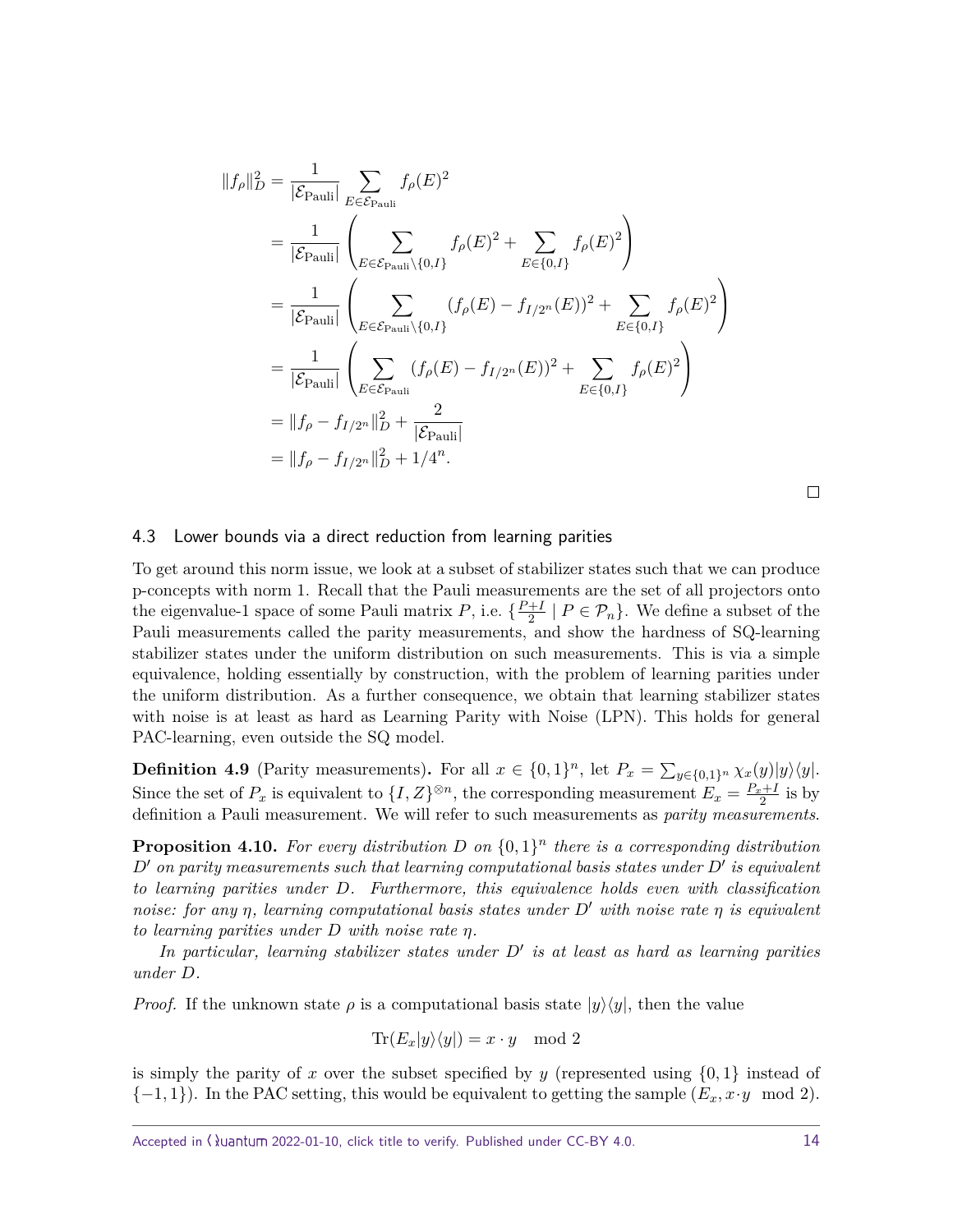Accordingly, let us define  $D'$  simply as the distribution over  $E_x$  for  $x \sim D$ . It is clear that these are different representations of the same problem, such that a learning algorithm for one implies a learning algorithm for the other. We note that this relationship holds even in the presence of classification noise. Finally, note that computational basis states are a subset of the stabilizer states, so any learner for stabilizer states implies a learner for the computational basis states as well. This implies that learning stabilizer states on  $D'$  is at least as hard as learning parities on *D*, even in the presence of classification noise.  $\Box$ 

<span id="page-14-0"></span>**Corollary 4.11.** *SQ-learning stabilizer states under the uniform distribution over parity mea*surements requires  $2^{\Omega(n)}$  queries even with constant error (say 1/3).

*Proof.* By Proposition [4.10,](#page-13-0) SQ-learning stabilizer states under the uniform distribution on *E<sup>x</sup>* parity measurements is at least as hard as learning parities over the uniform distribution. Applying Theorem [2.6,](#page-6-2) we get the exponential lower bound. □

<span id="page-14-1"></span>**Corollary 4.12.** *Learning stabilizer states under the uniform distribution over parity measurements with classification noise rate η is at least as hard as LPN with noise rate η.*

*Proof.* Proposition [4.10](#page-13-0) directly implies that learning computational basis states under the uniform distribution on parity measurements and with classification noise is equivalent to LPN.  $\Box$ 

# <span id="page-14-2"></span>5 An SQ learner for product states

Turning to positive results, we now give SQ algorithms for some simple concept classes, namely the computational basis states and, more generally, products of *n* single-qubit states. The distribution on measurements that we will consider will correspond to a natural scheme for these classes: pick a qubit at random and measure it using a Haar-random unitary.

Concretely, let  $D'$  be the distribution of single qubit measurements formed from the projection onto Haar-random single qubit state (i.e.  $U|0\rangle\langle0|U^{\dagger}$  where *U* is a Haar random unitary), and let  $D$  be the distribution on  $n$ -qubit measurements that corresponds to picking a qubit at random and measuring it using a measurement drawn from  $D'$ . That is,  $D=\frac{1}{n}$  $\frac{1}{n}\sum_{i=1}^{n} I^{\otimes i-1} \otimes D' \otimes I^{\otimes n-i}$ . Let C be the concept class of product states  $\rho = \otimes_{i=1}^{n} \rho_i$ . Of course, this class includes the computational basis states. The main result of this section will be a simple  $O(n)$ -query SQ algorithm for learning C under the distribution D.

We remark that our algorithm's guarantee actually trivially extends to learning arbitrary (not just product) states under the above distribution *D* of single-qubit Haar-random measurements. This is simply because such measurements only ever inspect each qubit individually, so that a product state  $\otimes_i \rho_i$  is indistinguishable—under *D*—from a more general mixed state *ρ* whose reduced density matrix on qubit *i* is  $\rho_i$  for every *i*.<sup>[4](#page-14-3)</sup> Yet since this distribution on measurements is fundamentally not very interesting for anything other than product states, we state the results in this section only for product states.

The following technical lemma will be the backbone of our results.

<span id="page-14-4"></span><span id="page-14-3"></span><sup>&</sup>lt;sup>4</sup>We stress that in the PAC formalism, the goal is not necessarily to learn the exact state, but simply to find one that behaves similarly under the specified input distribution of measurements. Thus for measurements of the kind drawn from *D*, learning the product of reduced density states is sufficient.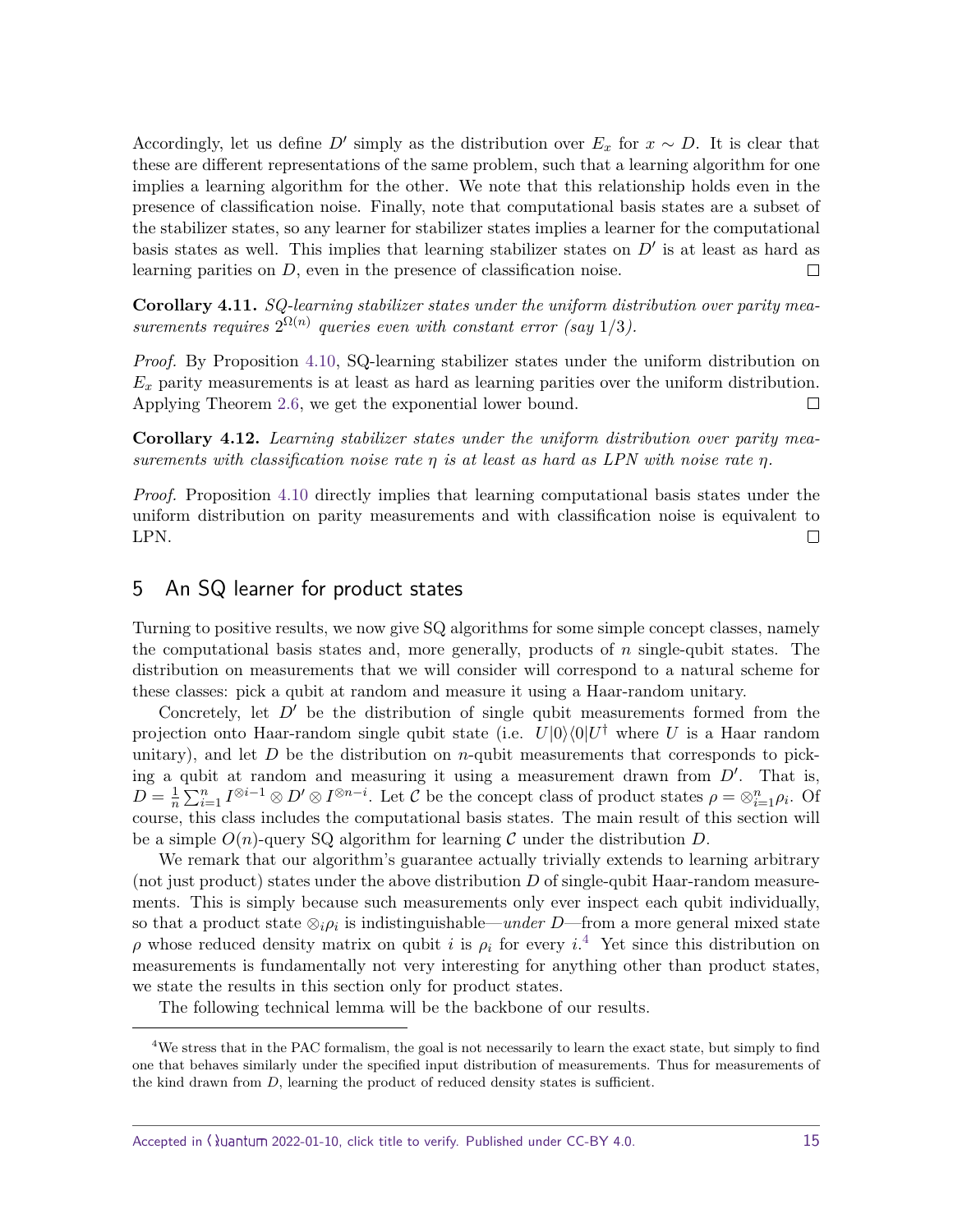**Lemma 5.1.** *For any single qubit pure state*  $|\psi\rangle \langle \psi| = \frac{I + P}{2}$  $\frac{+P}{2}$  and mixed state  $\rho$ *:* 

$$
\mathop{\mathbb{E}}_{E \sim D'} \left[ \text{sign}\left( \text{Tr}\left( E|\psi\rangle \langle \psi| \right) - \frac{1}{2} \right) \left( \text{Tr}\left( E\rho \right) - \frac{1}{2} \right) \right] = \frac{1}{4} \text{Tr}(P\rho).
$$

*Proof.* We will decompose  $\rho = \lambda |\varphi\rangle \langle \varphi | + (1 - \lambda) |\varphi^{\perp}\rangle \langle \varphi^{\perp} |$  such that  $|\varphi\rangle = \cos \theta' |\psi\rangle + \sin \theta' |\psi^{\perp}\rangle$ and  $|\varphi^{\perp}\rangle = e^{i\varphi'}(\sin\theta'|\psi\rangle - \cos\theta'|\psi^{\perp}\rangle)$ . The following identity will be useful at the end:

$$
\begin{aligned} \text{Tr}(P\rho) &= 2\operatorname{Tr}(|\psi\rangle\langle\psi|\rho) - 1 \\ &= 2\big[\lambda \operatorname{Tr}(|\psi\rangle\langle\psi||\varphi\rangle\langle\varphi|\big) + (1-\lambda)\operatorname{Tr}(|\psi\rangle\langle\psi||\varphi^{\perp}\rangle\langle\varphi^{\perp}|)\big] - 1 \\ &= 2\cos^2\theta'\lambda + 2(1-\lambda)\sin^2\theta' - (\sin^2\theta' + \cos^2\theta') \\ &= (2\lambda - 1)\cos^2\theta' - (2\lambda - 1)\sin^2\theta' \\ &= (2\lambda - 1)\cos 2\theta' \end{aligned}
$$

Let *U* be the unitary such that  $U |0\rangle = |\psi\rangle$  and  $U |1\rangle = |\psi^{\perp}\rangle$ . Due to symmetry, we can parameterize a Haar-random single qubit state using spherical coordinates as  $E = \frac{1}{2}$  $\frac{1}{2}U(I + )$  $\cos \varphi \sin \theta X + \sin \varphi \sin \theta Y + \cos \theta Z$ *U*<sup>†</sup> for the Pauli matrices *X*, *Y*, and *Z*.

$$
\operatorname{Tr}(E|\psi\rangle\langle\psi|) = \operatorname{Tr}\left(\frac{1}{2}U(I + \cos\varphi\sin\theta X + \sin\varphi\sin\theta Y + \cos\theta Z)U^{\dagger}|\psi\rangle\langle\psi|\right)
$$

$$
= \operatorname{Tr}\left(\frac{1}{2}(I + \cos\varphi\sin\theta X + \sin\varphi\sin\theta Y + \cos\theta Z)|0\rangle\langle0|\right)
$$

$$
= \frac{1 + \cos\theta}{2}
$$

We can also do the same thing for *ρ*:

Tr 
$$
(E\rho)
$$
  
\n
$$
= \lambda \operatorname{Tr}(E|\varphi\rangle\langle\varphi|) + (1 - \lambda) \operatorname{Tr}(E|\varphi^{\perp}\rangle\langle\varphi^{\perp}|)
$$
\n
$$
= \lambda \frac{1 + \cos\theta\cos 2\theta' + \cos\varphi\sin\theta\sin 2\theta'}{2} + (1 - \lambda) \frac{1 - \cos\theta\cos 2\theta' - \cos\varphi\sin\theta\sin 2\theta'}{2}
$$
\n
$$
= \frac{1 + (2\lambda - 1)(\cos\theta\cos 2\theta' + \cos\varphi\sin\theta\sin 2\theta')}{2}
$$

This allows us to perform a spherical integral over  $\theta$  and  $\varphi$  to get the expectation: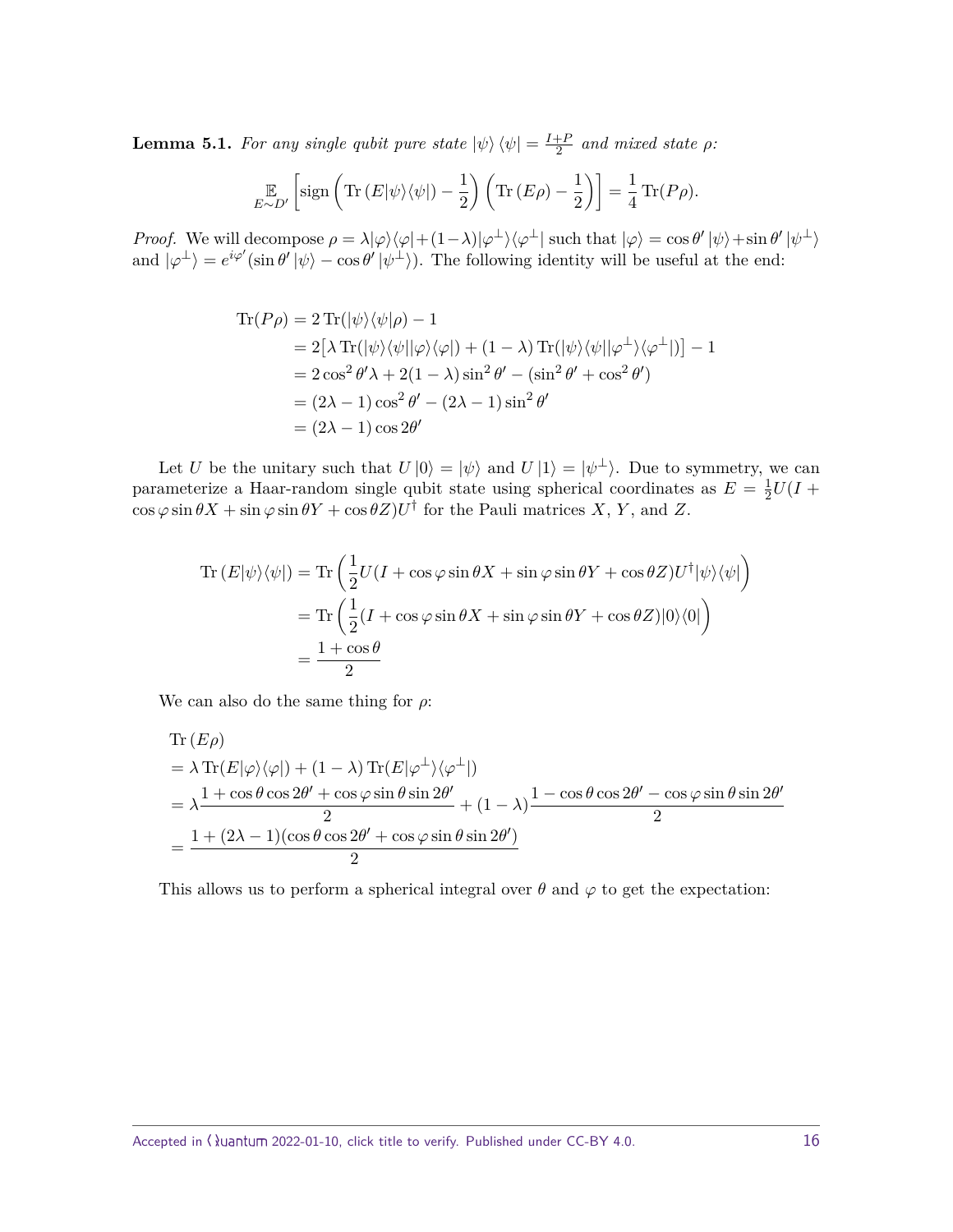$$
\mathbb{E}_{\infty D'} \left[ \text{sign}\left( \text{Tr}\left( E|\psi\rangle\langle\psi| \right) - \frac{1}{2} \right) \left( \text{Tr}\left( E|\varphi\rangle\langle\varphi| \right) - \frac{1}{2} \right) \right]
$$
\n
$$
= \frac{1}{4\pi} \int_0^{2\pi} d\varphi \int_0^{\pi} d\theta \sin \theta \sin(\cos \theta) \left( (2\lambda - 1) \frac{\cos \theta \cos 2\theta' + \cos \varphi \sin \theta \sin 2\theta'}{2} \right)
$$
\n
$$
= \frac{2\lambda - 1}{8\pi} \int_0^{2\pi} d\varphi \left[ \int_0^{\pi/2} - \int_{\pi/2}^{\pi} \right] d\theta \sin \theta \left( \cos \theta \cos 2\theta' + \cos \varphi \sin \theta \sin 2\theta' \right)
$$
\n
$$
= (2\lambda - 1) \frac{\pi \cos 2\theta' + \pi \cos 2\theta'}{8\pi}
$$
\n
$$
= (2\lambda - 1) \frac{\cos 2\theta'}{4}
$$
\n
$$
= \frac{1}{4} \text{Tr}(P\rho)
$$

Our algorithm for learning product states will be work by learning each qubit in the Pauli basis. This results in a 3*n*-query algorithm, corresponding to the 3*n* parameters that it takes to define a product state. We first recall the definition of trace distance, which is the quantum generalization of total variational distance.

**Definition 5.2** (Trace distance). Given quantum states  $\rho$  and  $\sigma$ ,

$$
\|\rho-\sigma\|_{\text{Tr}}=\frac{1}{2}\sum_i|\lambda_i|
$$

where  $\{\lambda_i\}$  is the set of eigenvalues of the matrix  $\rho - \sigma$ .

<span id="page-16-1"></span>**Proposition 5.3** (folklore). *Given two single qubit states*  $\rho$  *and*  $\sigma$ *, the*  $\|\rho - \sigma\|_{\text{Tr}}$  *is half the Euclidean distance between their points on the Bloch sphere.*

The following lemma will then be necessary to relate trace distance of the states to the squared loss in learning under this distribution.

<span id="page-16-0"></span>**Lemma 5.4.** For *n*-qubit product states  $\rho = \bigotimes_i \rho_i$  and  $\sigma = \bigotimes_i \sigma_i$ , let  $f_\rho(E) = 2 \operatorname{Tr}(E \rho) - 1$ *and*  $f_{\sigma}(E) = 2 \text{Tr}(E\sigma) - 1$ *. Let D be the distribution over measurements defined earlier. Then* 

$$
\mathop{\mathbb{E}}_{E \sim D} [(f_{\rho}(E) - f_{\sigma}(E))^2] = \frac{4}{3n} \sum_{i=1}^{n} ||\rho_i - \sigma_i||_{\text{Tr}}^2
$$

*Proof.* Let  $\xi = \rho - \sigma$ . Then by linearity

 $f_{\rho}(E) - f_{\sigma}(E) = 2(\text{Tr}(E\rho) - \text{Tr}(E\sigma)) = 2 \text{Tr}(E\xi).$ 

We will define  $\xi_i = \text{Tr}_i(\xi) = \rho_i - \sigma_i$  to be the reduced density matrix on the *i*<sup>th</sup> qubit of  $\xi$ . Noting that each  $\xi_i$  is traceless, then by diagonalizing we can write  $\xi_i = \lambda_i |\lambda_i\rangle \langle \lambda_i| - \lambda_i |\lambda_i^{\perp}\rangle \langle \lambda_i^{\perp}|$ for  $\lambda_i \in [0,1]$  such that  $\lambda_i = ||\rho_i - \sigma_i||$  is the trace distance of the reduced density matrix.

 $\Box$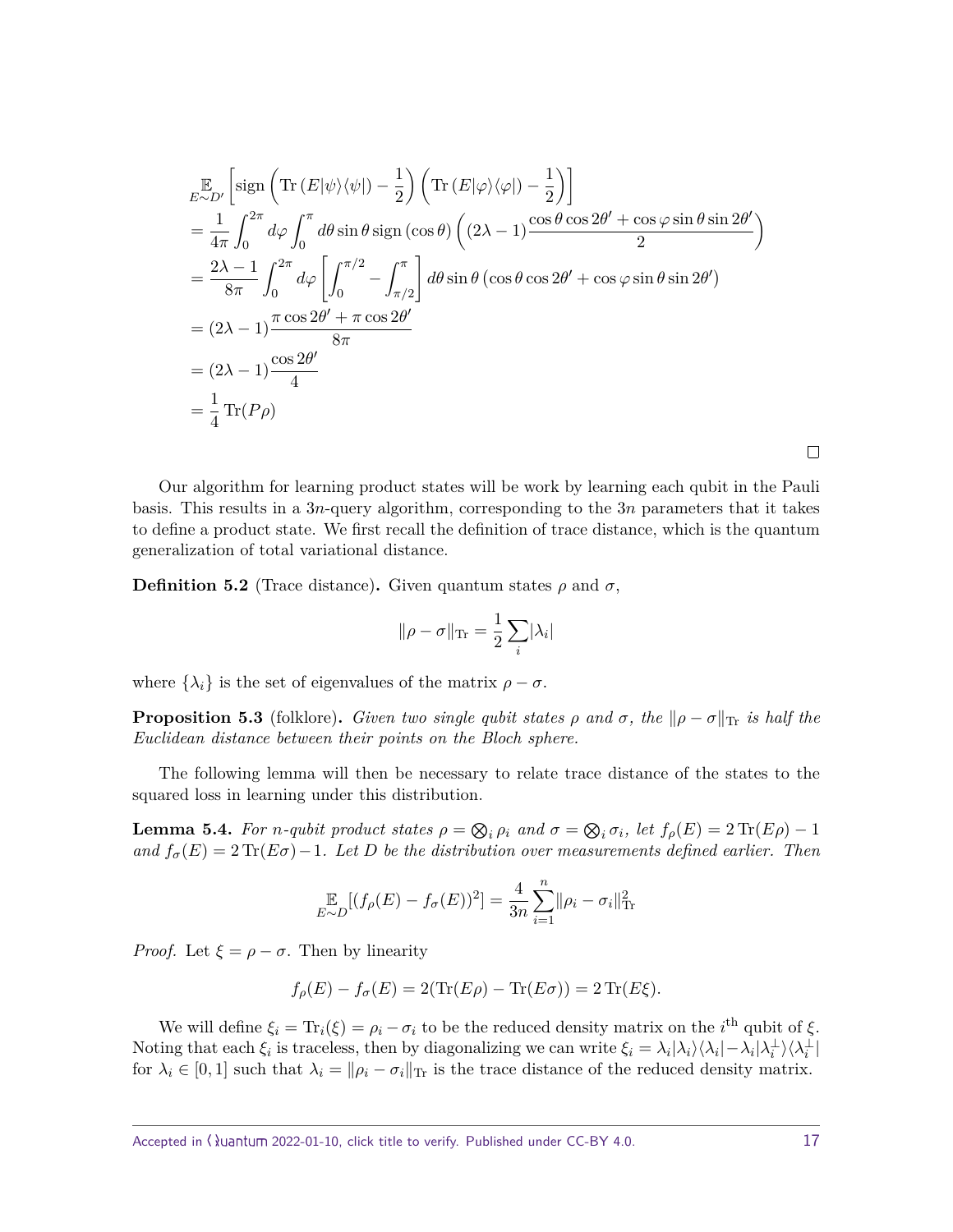Like in Lemma [5.1,](#page-14-4) we can parameterize a single-qubit Haar-random projection as  $E =$ 1  $\frac{1}{2}U(I+\cos\varphi\sin\theta X+\sin\varphi\sin\theta Y+\cos\theta Z)U^{\dagger}$ , where  $U|0\rangle = U|\lambda_i\rangle$  and  $U|1\rangle = U|\lambda_i^{\perp}\rangle$ . This  $\overline{\text{implies}} \text{ that } U\xi_i U^{\dagger} = \lambda_i Z.$ 

$$
\begin{aligned} \text{Tr}(E\xi_i) &= \text{Tr}\left(\frac{1}{2}U(I + \cos\varphi\sin\theta X + \sin\varphi\sin\theta Y + \cos\theta Z)U^\dagger\rho\right) \\ &= \text{Tr}\left(\frac{1}{2}(I + \cos\varphi\sin\theta X + \sin\varphi\sin\theta Y + \cos\theta Z)\cdot\lambda_i Z\right) \\ &= \lambda_i\cos\theta \end{aligned}
$$

Using this, we now compute the squared-loss as follow.

$$
\mathbb{E}_{\sim D}[(f_{\rho}(E) - f_{\sigma}(E))^2] = \frac{1}{n} \sum_{i=1}^n \mathbb{E}_{\rho \sim D'}[(f_{\rho_i}(E') - f_{\sigma_i}(E')^2]
$$
  
\n
$$
= \frac{4}{n} \sum_{i=1}^n \mathbb{E}_{\rho \sim D'}[\text{Tr}^2(E'\xi_i)]
$$
  
\n
$$
= \frac{4}{n} \sum_{i=1}^n \frac{1}{2} \int_0^{\pi} \sin \theta \cdot \lambda_i^2 \cos^2 \theta
$$
  
\n
$$
= \frac{4}{3n} \sum_{i=1}^n \lambda_i^2
$$
  
\n
$$
= \frac{4}{3n} \sum_{i=1}^n \|\rho_i - \sigma_i\|_{\text{Tr}}^2
$$

 $\Box$ 

We now show how to use Lemma [5.1](#page-14-4) to learn each qubit of the product state, allowing us to then apply Lemma [5.4](#page-16-0) to get our learning result.

**Theorem 5.5.** *Let D be the distribution on measurements and let* C *be the concept class of product states defined earlier. There is an SQ learner that is able to learn* C *under D up to squared loss*  $\epsilon$  *using* 3*n queries of tolerance*  $\sqrt{\epsilon}/n$ *.* 

*Proof.* Let the unknown  $\rho \in C$  be given by  $\rho = \bigotimes_i \rho_i$ . If we define  $P_1 = X$ ,  $P_2 = Y$ , and  $P_3 = Z$ , then our queries will be

$$
\varphi_{i,j}(E,Y) = \text{sign}\left(\frac{1}{2^{n-1}}\operatorname{Tr}\left(E \cdot \left(I^{\otimes i-1} \otimes \frac{I+P_j}{2} \otimes I^{\otimes n-i}\right)\right) - \frac{1}{2}\right) \cdot Y
$$

The query  $\varphi_{i,j}$  will correspond to taking the projection of the *i*<sup>th</sup> qubit along the Pauli  $P_j$ , as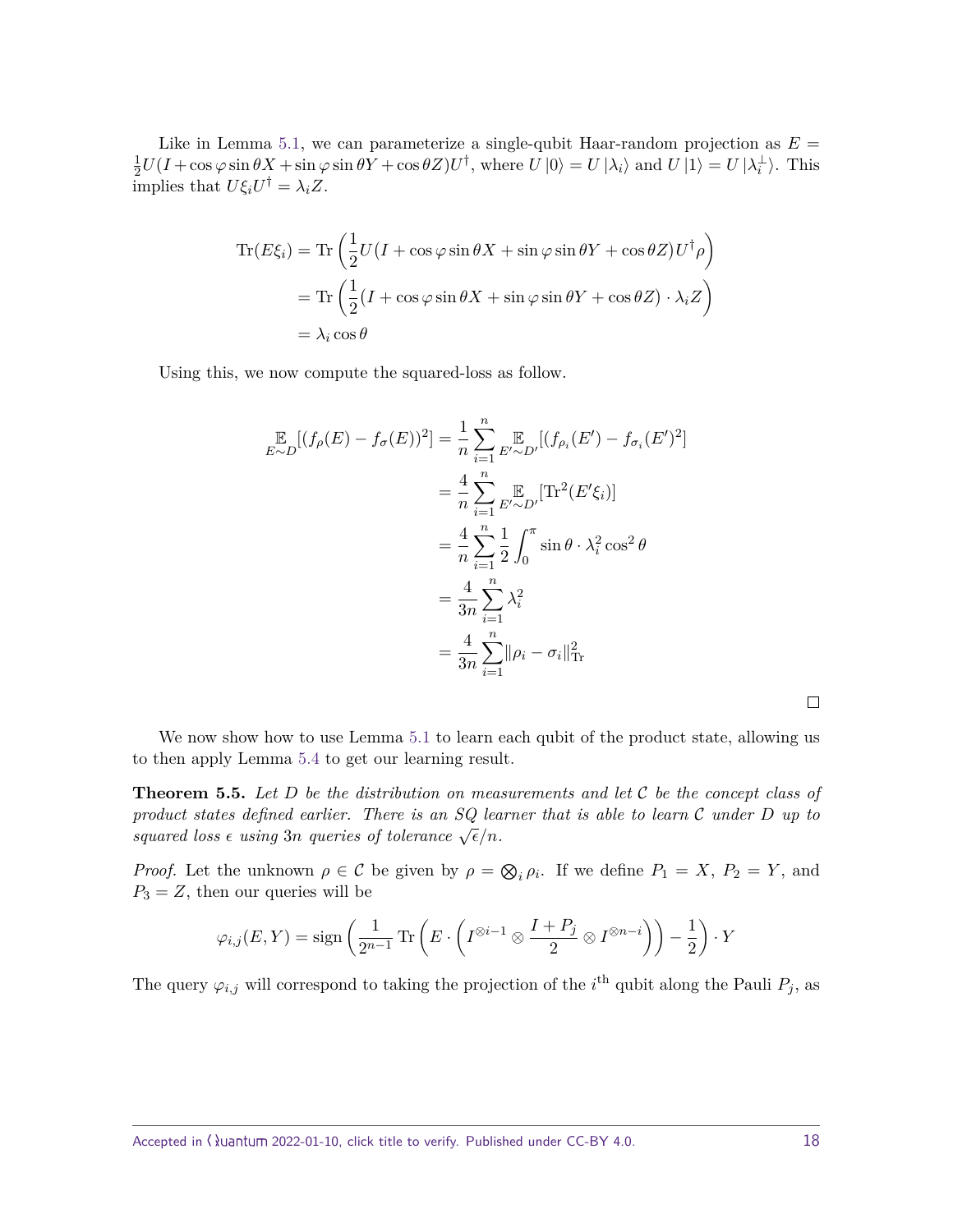we now show:

$$
\mathbb{E}_{\sim D,Y \sim f_{\rho}(E)} [\varphi_{i,j}(E,Y)] = \mathbb{E}_{E \sim D} \left[ \varphi_{i,j}(E,1) \operatorname{Tr} (E\rho) + \varphi_{i,j}(E,-1) \left( 1 - \operatorname{Tr} (E\rho) \right) \right]
$$
  
\n
$$
= \mathbb{E}_{E \sim D} \left[ \varphi_{i,j}(E,1) \left( 2 \operatorname{Tr} (E\rho) - 1 \right) \right]
$$
  
\n
$$
= \frac{1}{n} \mathbb{E}_{E' \sim D'} \left[ \operatorname{sign} \left( \operatorname{Tr} (E' |0\rangle\langle 0|) - \frac{1}{2} \right) \left( 2 \operatorname{Tr} (E'\rho_i) - 1 \right) \right]
$$
  
\n
$$
= \frac{1}{2n} \operatorname{Tr} (P_j \rho_i).
$$

Here the third equality exploits the definition of *D* as  $\frac{1}{n} \sum_{i=1}^{n} I^{\otimes i-1} \otimes D' \otimes I^{\otimes n-i}$  (only the  $i<sup>th</sup>$  term yields a nonzero expectation), and the fourth equality is Lemma [5.1.](#page-14-4)

Any specific qubit  $\rho_i$  can be written in Bloch sphere coordinates as  $\frac{I+x_iX+y_iY+z_iZ}{2}$ . We can estimate  $x_i = \frac{1}{2} \text{Tr}(P_1 \rho_i)$  up to error  $\sqrt{\epsilon}$  using a single query of tolerance  $\sqrt{\epsilon}/n$ . The same holds true for  $y_i$  and  $z_i$ . If we use this to construct our estimate

$$
\widehat{\rho}_i = \frac{I + \widehat{x}_i X + \widehat{y}_i Y + \widehat{z}_i Z}{2}
$$

then by Proposition [5.3](#page-16-1) we get

$$
\|\rho_i - \widehat{\rho}_i\|_{\text{Tr}}^2 = \frac{1}{4} \left[ (x_i - \widehat{x}_i)^2 + (y_i - \widehat{y}_i)^2 + (z_i - \widehat{z}_i)^2 \right] \le 3\epsilon/4.
$$

Finally, using Lemma [5.4:](#page-16-0)

$$
\mathbb{E}_{\sim D}[(f_{\rho}(E) - f_{\sigma}(E))^2] \le \frac{4}{3n} \sum_{i=1}^n 3\epsilon/4 = \epsilon.
$$

We note that if the estimated point is outside of the Bloch sphere, we can simply normalize the point to the surface of the Bloch sphere and this will never increase the error. To quickly sketch the proof of this, take the plane formed by the center of the sphere, the estimated point  $\hat{p}$  that is outside of the sphere, and the real point *p* which is both within the Bloch sphere and within a sphere  $\epsilon$  radius located at  $\hat{p}$ . The normalized point  $\hat{p}'$  is always located on the line from the  $\hat{p}$  to the origin, and one can make a separating plane that bisects the line segment between  $\hat{p}$  and  $\hat{p}'$  that denotes whether one is closer to  $\hat{p}$  or  $\hat{p}'$ . Since the Bloch sphere will always be on the side closer to  $\hat{p}'$  and the real point *p* is in the Bloch sphere, *p* will always be closer to  $\hat{p}'$  than  $\hat{p}$ .  $\Box$ 

We can simplify this algorithm if we know in advance that  $\rho$  is a computational basis state. In that case, we know that each qubit  $\rho_i$  is either  $(I+Z)/2$  or  $(I-Z)/2$ , and so we only need to make *n* queries  $\varphi_{i,3}$ , one for each *i*. Moreover, we only need to identify the coordinate  $z_i$ to within an accuracy of 1 in order to distinguish the  $z_i = 1$  and  $z_i = -1$  cases, so that our tolerance need only scale as  $O(1/n)$  in order to learn  $\rho$  perfectly (i.e. with  $\epsilon = 0$ ).

# <span id="page-18-0"></span>6 Connections to differential privacy

A PAC learning algorithm *L* can be viewed as a randomized algorithm that takes as input a training dataset (i.e. a set of labeled examples (*x, y*) sampled from a distribution) and outputs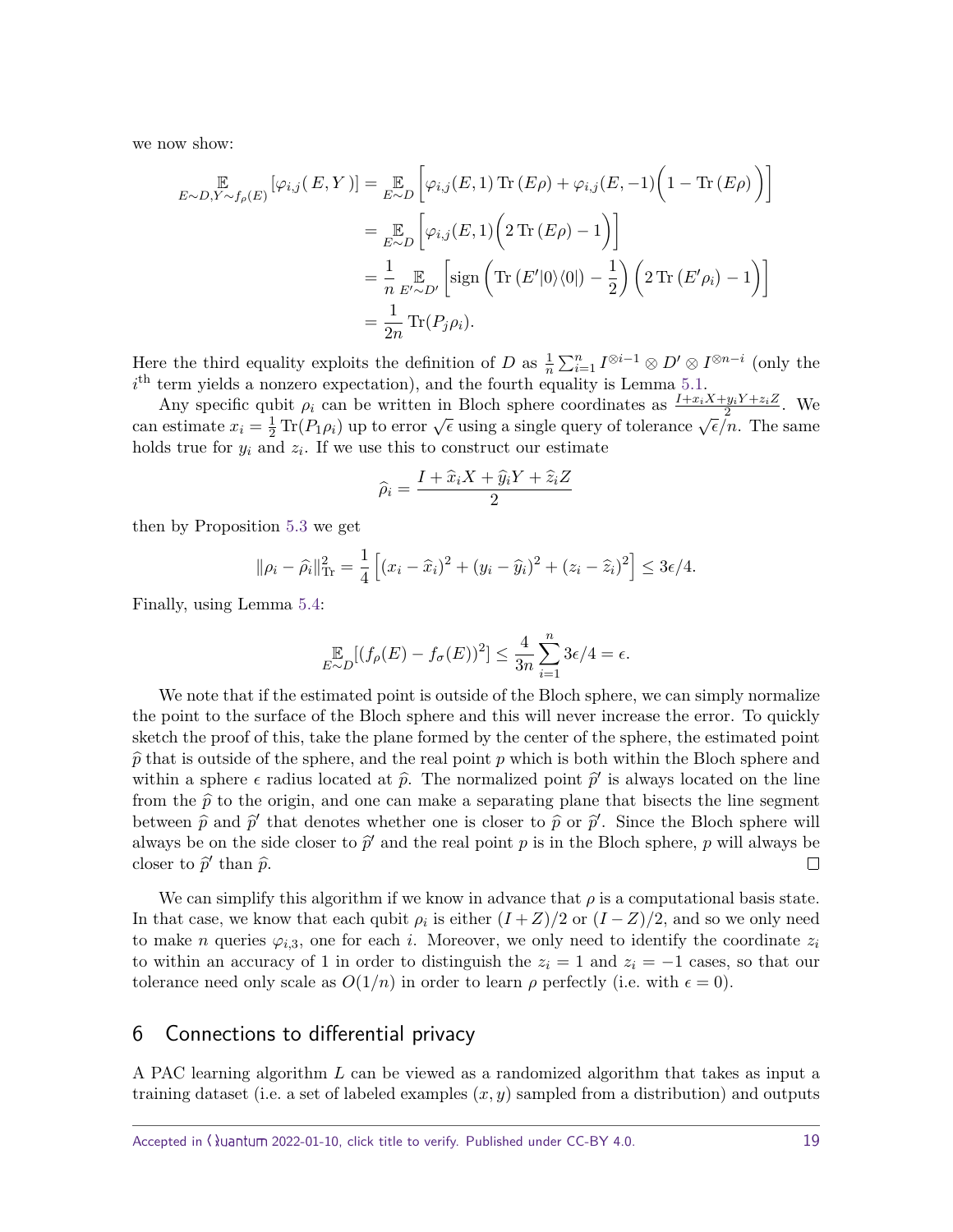<span id="page-19-1"></span>a hypothesis that with high probability has low error over the distribution. That is, if *S* is a training dataset, then  $L(S)$  describes a probability distribution over hypotheses (where the randomness arises from the internal randomness of the learner). Intuitively, differential privacy requires  $L$  to satisfy a kind of stability: on any two inputs  $S$  and  $S'$  that are close, the distributions  $L(S)$  and  $L(S')$  must be close as well.

**Definition 6.1** (Differential privacy, [\[21\]](#page-23-8)). Call two datasets  $S = \{(x_i, y_i)\}_{i=1}^m$  and  $S' =$  $\{(x'_i, y'_i)\}_{i=1}^m$  neighbors if they only differ in one entry. A learner *L* (understood in the sense just discussed) is said to be  $\alpha$ -differentially private (or  $\alpha$ -DP for short) if for any *S* and *S'* that are neighbors, the distributions  $L(S)$  and  $L(S')$  are close in the sense that for any hypothesis  $h, \mathbb{P}[L(S) = h] \leq e^{\alpha} \mathbb{P}[L(S') = h].$ 

A well-known property of SQ algorithms is that they can readily be made differentially private [\[17,](#page-22-1) [21\]](#page-23-8). Since differential privacy is a notion that is well-defined only in the PAC setting where the input is a set of training examples (as opposed to access to an SQ oracle), such a statement is necessarily of the form "any SQ learner yields a PAC learner that satisfies differential privacy."

<span id="page-19-0"></span>**Theorem 6.2** (see e.g. [\[13\]](#page-22-15)). Let C be a concept class learnable up to error  $\epsilon$  by an SQ learner *L using q queries of tolerance τ . Then it is also learnable up to error in the PAC setting by an*  $\alpha$ -DP learner L' with sample complexity  $\tilde{O}(\frac{q}{\alpha \tau} + \frac{q}{\tau})$ *τ* <sup>2</sup> ) *(with constant probability).*

The proof is standard and proceeds by simulating each of *L*'s queries using empirical estimates over a sample of size roughly  $1/\tau^2$  and then using the Laplace mechanism to add some further noise.

One can extend this notion to the quantum setting. One natural and direct way of doing so is simply by replacing the classical dataset of labeled pairs  $(x_i, y_i)$  by one of measurementoutcome pairs  $(E_i, Y_i)$ ; the rest remains exactly analogous. Theorem [6.2](#page-19-0) then carries over verbatim to our notion of quantum SQ learnability. This form of quantum differential privacy was recently studied by Arunachalam et al. [\[11\]](#page-22-2), who were able to relate it to online learning, one-way communication complexity, and shadow tomography of quantum states, extending ideas of Bun et al. [\[18\]](#page-22-6). Since our notion of quantum SQ learnability implies quantum DP learnability, it also fits into their framework. In particular, by the chain of implications established in that work, efficient quantum SQ learnability of a class of states implies DP PAC learnability, which implies finite sequential fat-shattering (sfat) dimension, which in turn implies online learnability, gentle shadow tomography, and "quantum stability." In fact, in the classical setting, some of the main examples of realistic DP learners are SQ (even though technically the inclusion is known to be strict) [\[17,](#page-22-1) [31\]](#page-23-16), and one might expect the same to hold in the quantum setting as well.

We remark that a somewhat different kind of quantum differential privacy, where privacy is with respect to copies of the unknown state, may also be defined as follows. View a quantum state learner *L* as an algorithm that takes in multiple copies  $\rho^{\otimes m}$  of some unknown state  $\rho$ , is allowed to sample and perform random measurements from a distribution *D*, and outputs another state  $\sigma$  that is required to be close to  $\rho$  with respect to D with high probability. If the random measurements are viewed as the internal randomness of the learner, then this is similar to the view we took of a classical learner earlier. We can now define a notion of differential privacy for quantum state learners by requiring that  $L(\rho^{\otimes m})$  and  $L(\rho^{\otimes m-1} \otimes \rho')$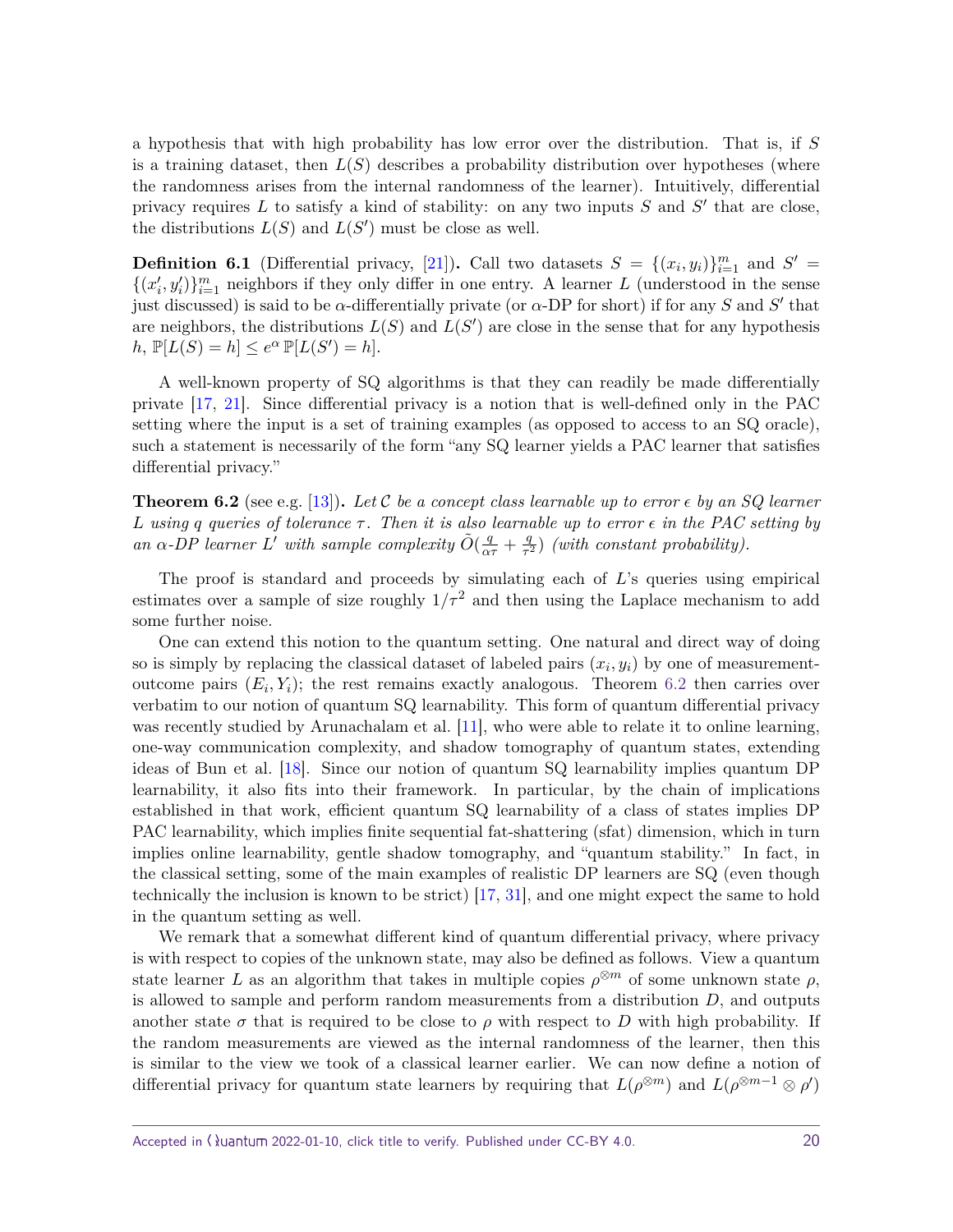<span id="page-20-0"></span>(where  $\rho \neq \rho'$ , so that  $\rho^{\otimes m}$  and  $\rho^{\otimes m-1} \otimes \rho'$  are neighbors) are  $\alpha$ -close as distributions over states (in the natural way). This can also be seen as a stylized kind of tolerance to noise or corruptions. The following analogue of Theorem [6.2](#page-19-0) can then be proven using almost exactly the same proof; essentially, we are only replacing classical examples with copies of quantum states.

**Theorem 6.3.** Let C be a class of quantum states learnable up to error  $\epsilon$  by an SQ learner *L using q queries of tolerance τ . Then it is also learnable up to error in the PAC setting by an*  $\alpha$ -DP learner L' (in the specific sense just described) with copy complexity  $\tilde{O}(\frac{q}{\alpha\tau}+\frac{q}{\tau^2})$  $\frac{q}{\tau^2})$ *(with constant probability).*

Note that these notions are different from those of [\[5\]](#page-22-16), which defined differential privacy for quantum measurements. Here two *n*-qubit states are considered neighbors if it is possible to reach one from the other by a quantum operation (sometimes called a superoperator) on a single qubit. In particular, two product states  $\rho = \otimes_i \rho_i$  and  $\sigma = \otimes_i \sigma_i$  are neighbors if  $\rho_i = \sigma_i$ for all *i* but one.

**Definition 6.4** (Quantum differential privacy for measurements, [\[5\]](#page-22-16))**.** A measurement *M* is said to be  $\alpha$ -DP if for any *n*-qubit neighbor states  $\rho$ ,  $\sigma$ , and any outcome  $y$ ,  $\mathbb{P}[M(\rho) = y] \leq$  $e^{\alpha} \mathbb{P}[M(\sigma) = y].$ 

The authors show that this definition can be related to the notion of a "gentle quantum measurement," and this connection can be carefully exploited to perform shadow tomography [\[2\]](#page-21-2). However, this kind of quantum DP is not applicable in a natural way to a PAC or SQ learner, since such a learner is an algorithm rather than just a single measurement.

# 7 Discussion and open problems

**Statistical vs. query complexity.** Conceptually, the contrast between our SQ model and the original PAC model of [\[1\]](#page-21-0) is interesting. Apart from the definition of an elegant model, Aaronson's main insight was to characterize learnability in a purely statistical sense, showing bounds on sample complexity via an analysis of the so-called fat-shattering dimension of quantum states. In learning theoretic terms, this took advantage of a separation of concerns that the PAC model encourages: (a) empirical performance, i.e. a learner achieving low error with respect to the training data, and (b) generalization, i.e. this performance actually generalizing to the true distribution. The SQ model, however, does not naturally accommodate such a separation. SQ algorithms are instead primarily characterized by the number of queries required; generalization is "in-built." The closest analogue to a notion of sample complexity is the role played by the tolerance, and the closest thing to studying generalization on its own might have been to show a phase transition in what different regimes of the tolerance are able to accomplish. The formal statements of our SQ lower bounds do have such a flavor: "either use small tolerance or many queries."

**Suitable classes and distributions for PAC-learning.** It is notable that the algorithms of [\[41\]](#page-24-0) for learning stabilizer states and [\[45\]](#page-24-4) for low Schmidt rank states are essentially the only known positive results in the framework of [\[1\]](#page-21-0). Both these algorithms are "algebraic" and involve solving a system of polynomial equations, something that SQ cannot handle. A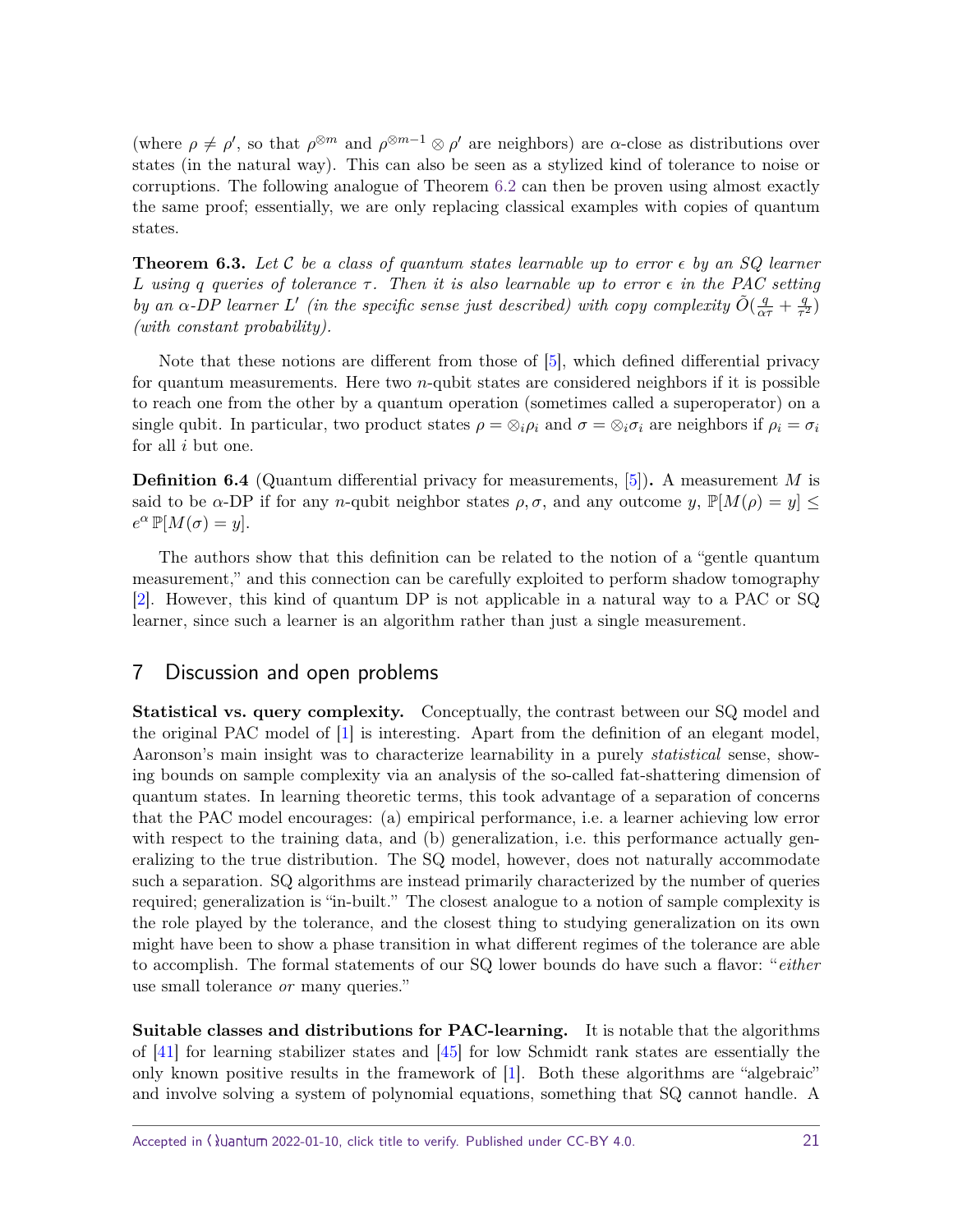<span id="page-21-3"></span>longstanding question in this area is: what other interesting classes can be learned, and under what distributions on measurements? And can they also be learned in the SQ setting?

A major issue in picking suitable distributions on measurements is that under many natural distributions, the maximally mixed state actually performs quite well, so that the problem of learning becomes essentially superfluous. Even in this work, we obtained lower bounds for learning stabilizer states under the uniform distribution on Pauli measurements only for learning up to exponentially small squared loss. This was because the norms of the p-concepts are themselves exponentially small, or in other words the maximally mixed state already achieves exponentially small loss. We were able to get around this and obtain a  $\Omega(2^n)$  lower bound via a direct reduction from learning parities (by considering parity measurements). Can we do better than just  $2^n$ ? Is there a  $\omega(2^n)$ -sized  $(e.g., 4^n \text{ or } 2^{n^2})$  subset of stabilizer states such that there exists a distribution over Pauli measurements inducing norms that are only polynomially small yet have an exponentially small average correlation? That is, is there a  $\omega(2^n)$ -sized set of stabilizer states and accompanying distribution over Pauli measurements such that the maximally mixed state does not do well?

**Other forms of noise.** Can we extend the noise tolerance of SQ algorithms to more forms of noise, or improve the parameters of the noise tolerated? One such interesting form of noise would be depolarizing noise that acts on individual qubits (as opposed to acting directly on the whole state).

**Noise-tolerant learning beyond SQ.** The best-known PAC algorithm for learning parities with noise is due to [\[16\]](#page-22-11) and runs in slightly subexponential time. Interestingly, this means it beats the exponential SQ lower bound and is hence essentially the only known example of a noise-tolerant PAC algorithm that is not SQ (although it cannot handle noise arbitrarily close to the information-theoretic limit). Can we similarly hope for a noise-tolerant but non-SQ learner for stabilizer states that runs in subexponential time?

# Acknowledgements

We thank Scott Aaronson, Srinivasan Arunachalam, and Andrea Rocchetto for many helpful discussions. AG was supported by NSF awards AF-1909204, AF-1717896, and the NSF AI Institute for Foundations of Machine Learning (IFML). DL was supported by the Simons It from Qubit Collaboration and Scott Aaronson's Vannevar Bush Faculty Fellowship from the US Department of Defense.

# **References**

- <span id="page-21-0"></span>[1] Scott Aaronson. The learnability of quantum states. Proceedings of the Royal Society A: Mathematical, Physical and Engineering Sciences, 463(2088):3089–3114, 2007. [DOI:](https://doi.org/10.1098/rspa.2007.0113) [10.1098/rspa.2007.0113.](https://doi.org/10.1098/rspa.2007.0113) [1,](#page-0-0) [2,](#page-1-1) [3,](#page-2-1) [4,](#page-3-0) [6,](#page-5-0) [21](#page-20-0)
- <span id="page-21-2"></span>[2] Scott Aaronson. Shadow tomography of quantum states. SIAM Journal on Computing, 49(5):STOC18–368, 2019. [DOI: 10.1145/3188745.3188802.](https://doi.org/10.1145/3188745.3188802) [21](#page-20-0)
- <span id="page-21-1"></span>[3] Scott Aaronson and Daniel Gottesman. Improved simulation of stabilizer circuits. Physical Review A, 70(5):052328, 2004. [DOI: 10.1103/physreva.70.052328.](https://doi.org/10.1103/physreva.70.052328) [2,](#page-1-1) [13](#page-12-2)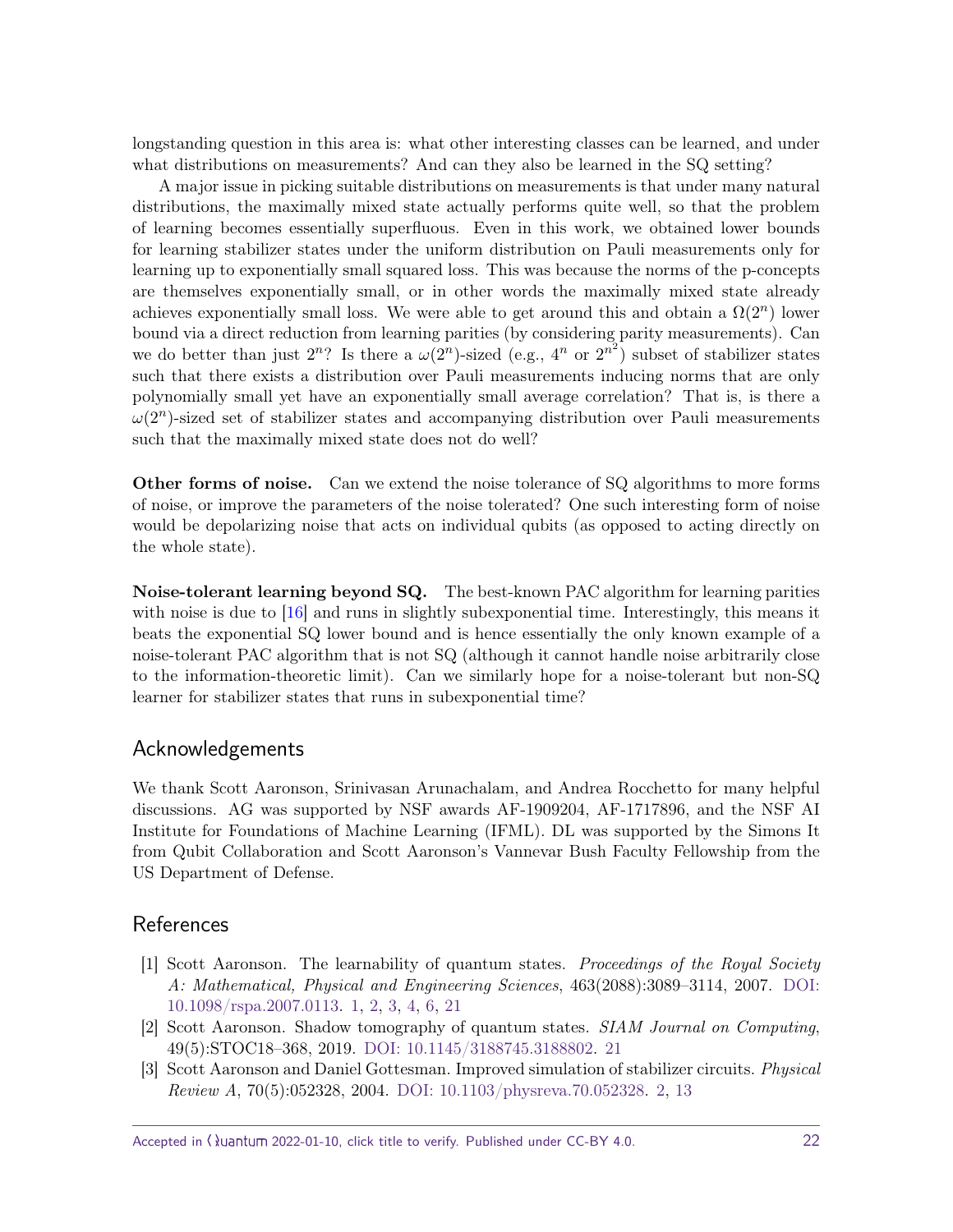- <span id="page-22-5"></span>[4] Scott Aaronson and Sabee Grewal. Efficient learning of non-interacting fermion distributions, 2021. [4](#page-3-0)
- <span id="page-22-16"></span>[5] Scott Aaronson and Guy N Rothblum. Gentle measurement of quantum states and differential privacy. In Proceedings of the 51st Annual ACM SIGACT Symposium on Theory of Computing, pages 322–333, 2019. [DOI: 10.1145/3313276.3316378.](https://doi.org/10.1145/3313276.3316378) [21](#page-20-0)
- <span id="page-22-3"></span>[6] Scott Aaronson, Xinyi Chen, Elad Hazan, Satyen Kale, and Ashwin Nayak. Online learning of quantum states. Journal of Statistical Mechanics: Theory and Experiment, 2019(12):124019, 2019. [DOI: 10.1088/1742-5468/ab3988.](https://doi.org/10.1088/1742-5468/ab3988) [4](#page-3-0)
- <span id="page-22-13"></span>[7] Dana Angluin and Philip Laird. Learning from noisy examples. Machine Learning, 2(4): 343–370, 1988. [DOI: 10.1023/a:1022873112823.](https://doi.org/10.1023/a:1022873112823) [8](#page-7-1)
- <span id="page-22-7"></span>[8] Srinivasan Arunachalam and Ronald de Wolf. Guest column: A survey of quantum learning theory. ACM SIGACT News, 48(2):41–67, 2017. [DOI: 10.1145/3106700.3106710.](https://doi.org/10.1145/3106700.3106710) [5](#page-4-1)
- <span id="page-22-8"></span>[9] Srinivasan Arunachalam and Ronald de Wolf. Optimal quantum sample complexity of learning algorithms. The Journal of Machine Learning Research, 19(1):2879–2878, 2018. [5](#page-4-1)
- <span id="page-22-9"></span>[10] Srinivasan Arunachalam, Alex B Grilo, and Henry Yuen. Quantum statistical query learning. arXiv preprint arXiv:2002.08240, 2020. [5](#page-4-1)
- <span id="page-22-2"></span>[11] Srinivasan Arunachalam, Yihui Quek, and John Smolin. Private learning implies quantum stability, 2021. [4,](#page-3-0) [5,](#page-4-1) [20](#page-19-1)
- <span id="page-22-14"></span>[12] Javed A Aslam and Scott E Decatur. Specification and simulation of statistical query algorithms for efficiency and noise tolerance. Journal of Computer and System Sciences, 56(2):191–208, 1998. [DOI: 10.1145/225298.225351.](https://doi.org/10.1145/225298.225351) [8](#page-7-1)
- <span id="page-22-15"></span>[13] Maria-Florina Balcan. Differential privacy and statistical query learning, 2015. [20](#page-19-1)
- <span id="page-22-12"></span>[14] Ethan Bernstein and Umesh Vazirani. Quantum complexity theory. SIAM Journal on computing, 26(5):1411–1473, 1997. [DOI: 10.1137/s0097539796300921.](https://doi.org/10.1137/s0097539796300921) [8](#page-7-1)
- <span id="page-22-0"></span>[15] Avrim Blum, Merrick Furst, Jeffrey Jackson, Michael Kearns, Yishay Mansour, and Steven Rudich. Weakly learning DNF and characterizing statistical query learning using Fourier analysis. In Proceedings of the Twenty-Sixth Annual ACM Symposium on Theory of Computing, pages 253–262, 1994. [DOI: 10.1145/195058.195147.](https://doi.org/10.1145/195058.195147) [3](#page-2-1)
- <span id="page-22-11"></span>[16] Avrim Blum, Adam Kalai, and Hal Wasserman. Noise-tolerant learning, the parity problem, and the statistical query model. Journal of the ACM (JACM), 50(4):506–519, 2003. [DOI: 10.1145/792538.792543.](https://doi.org/10.1145/792538.792543) [7,](#page-6-3) [22](#page-21-3)
- <span id="page-22-1"></span>[17] Avrim Blum, Cynthia Dwork, Frank McSherry, and Kobbi Nissim. Practical privacy: The SuLQ framework. In Proceedings of the Twenty-Fourth ACM SIGMOD-SIGACT-SIGART Symposium on Principles of Database Systems, pages 128–138, 2005. [DOI:](https://doi.org/10.1145/1065167.1065184) [10.1145/1065167.1065184.](https://doi.org/10.1145/1065167.1065184) [3,](#page-2-1) [20](#page-19-1)
- <span id="page-22-6"></span>[18] M. Bun, R. Livni, and S. Moran. An equivalence between private classification and online prediction. In 2020 IEEE 61st Annual Symposium on Foundations of Computer Science (FOCS), pages 389–402, Los Alamitos, CA, USA, November 2020. IEEE Computer Society. [DOI: 10.1109/focs46700.2020.00044.](https://doi.org/10.1109/focs46700.2020.00044) [5,](#page-4-1) [20](#page-19-1)
- <span id="page-22-4"></span>[19] Hao-Chung Cheng, Min-Hsiu Hsieh, and Ping-Cheng Yeh. The learnability of unknown quantum measurements, 2015. [4](#page-3-0)
- <span id="page-22-10"></span>[20] Andrew W Cross, Graeme Smith, and John A Smolin. Quantum learning robust against noise. Physical Review A, 92(1):012327, 2015. [DOI: 10.1103/physreva.92.012327.](https://doi.org/10.1103/physreva.92.012327) [5,](#page-4-1) [8](#page-7-1)

Accepted in  $\lambda$ uantum 2022-01-10, click title to verify. Published under CC-BY 4.0. 23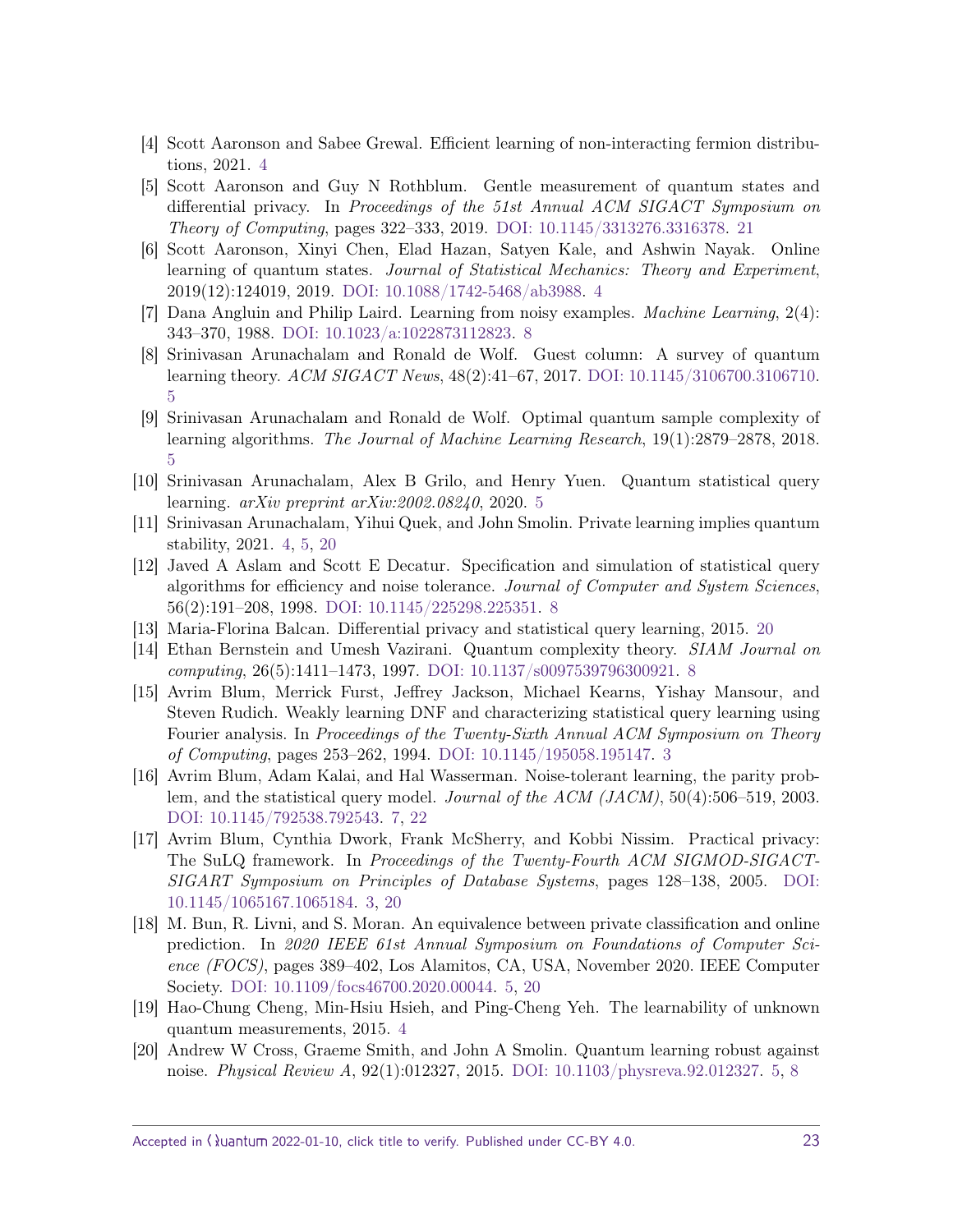- <span id="page-23-8"></span>[21] Cynthia Dwork and Aaron Roth. The algorithmic foundations of differential privacy. Foundations and Trends in Theoretical Computer Science, 9(3-4):211–407, 2014. [DOI:](https://doi.org/10.1561/0400000042) [10.1561/0400000042.](https://doi.org/10.1561/0400000042) [3,](#page-2-1) [20](#page-19-1)
- <span id="page-23-7"></span>[22] Vitaly Feldman. A complete characterization of statistical query learning with applications to evolvability. Journal of Computer and System Sciences, 78(5):1444–1459, 2012. [DOI: 10.1109/focs.2009.35.](https://doi.org/10.1109/focs.2009.35) [3](#page-2-1)
- <span id="page-23-5"></span>[23] Vitaly Feldman. Statistical query learning. In Ming-Yang Kao, editor, Encyclopedia of Algorithms, pages 2090–2095. Springer New York, New York, NY, 2016. ISBN 978-1- 4939-2864-4. [DOI: 10.1007/978-1-4939-2864-4âĆĎ01.](https://doi.org/10.1007/978-1-4939-2864-4₄01) [2](#page-1-1)
- <span id="page-23-9"></span>[24] Surbhi Goel, Aravind Gollakota, Zhihan Jin, Sushrut Karmalkar, and Adam Klivans. Superpolynomial lower bounds for learning one-layer neural networks using gradient descent. In International Conference on Machine Learning, 2020. [4,](#page-3-0) [6,](#page-5-0) [7](#page-6-3)
- <span id="page-23-3"></span>[25] Daniel Gottesman. Stabilizer codes and quantum error correction. arXiv preprint quantph/9705052, 1997. [2](#page-1-1)
- <span id="page-23-2"></span>[26] Daniel Gottesman. The Heisenberg representation of quantum computers.  $arXiv$  preprint quant-ph/9807006, 1998. [2](#page-1-1)
- <span id="page-23-13"></span>[27] Alex B Grilo, Iordanis Kerenidis, and Timo Zijlstra. Learning-with-errors problem is easy with quantum samples. *Physical Review A*,  $99(3):032314$ ,  $2019$ . DOI:  $10.1103/\text{phys}$ [reva.99.032314.](https://doi.org/10.1103/physreva.99.032314) [5](#page-4-1)
- <span id="page-23-0"></span>[28] Jeongwan Haah, Aram W. Harrow, Zhengfeng Ji, Xiaodi Wu, and Nengkun Yu. Sampleoptimal tomography of quantum states. IEEE Transactions on Information Theory, pages 1–1, 2017. ISSN 1557-9654. [DOI: 10.1109/tit.2017.2719044.](https://doi.org/10.1109/tit.2017.2719044) [2,](#page-1-1) [4](#page-3-0)
- <span id="page-23-15"></span>[29] M. Hamermesh. Group Theory and Its Application to Physical Problems. Addison Wesley Series in Physics. Dover Publications, 1989. ISBN 978-0-486-66181-0. [DOI:](https://doi.org/10.1119/1.1941790) [10.1119/1.1941790.](https://doi.org/10.1119/1.1941790) [11](#page-10-3)
- <span id="page-23-6"></span>[30] Lisa Hellerstein and Rocco A Servedio. On pac learning algorithms for rich boolean function classes. Theoretical Computer Science, 384(1):66–76, 2007. [DOI:](https://doi.org/10.1007/11750321_42) [10.1007/11750321\\_42.](https://doi.org/10.1007/11750321_42) [2](#page-1-1)
- <span id="page-23-16"></span>[31] Shiva Prasad Kasiviswanathan, Homin K Lee, Kobbi Nissim, Sofya Raskhodnikova, and Adam Smith. What can we learn privately? SIAM Journal on Computing, 40(3):793–826, 2011. [DOI: 10.1137/090756090.](https://doi.org/10.1137/090756090) [20](#page-19-1)
- <span id="page-23-4"></span>[32] Michael Kearns. Efficient noise-tolerant learning from statistical queries. Journal of the ACM (JACM), 45(6):983–1006, 1998. [DOI: 10.1145/293347.293351.](https://doi.org/10.1145/293347.293351) [2,](#page-1-1) [8,](#page-7-1) [9](#page-8-0)
- <span id="page-23-14"></span>[33] Michael Kearns and Ming Li. Learning in the presence of malicious errors. SIAM Journal on Computing, 22(4):807–837, 1993. [DOI: 10.1137/0222052.](https://doi.org/10.1137/0222052) [8](#page-7-1)
- <span id="page-23-12"></span>[34] Ching-Yi Lai and Hao-Chung Cheng. Learning quantum circuits of some T gates, 2021. [4](#page-3-0)
- <span id="page-23-11"></span>[35] Ashley Montanaro. Learning stabilizer states by Bell sampling, 2017. [4](#page-3-0)
- <span id="page-23-1"></span>[36] Ryan O'Donnell and John Wright. Efficient quantum tomography. In Proceedings of the Forty-Eighth Annual ACM Symposium on Theory of Computing, pages 899–912, 2016. [DOI: 10.1145/2897518.2897544.](https://doi.org/10.1145/2897518.2897544) [2,](#page-1-1) [4](#page-3-0)
- <span id="page-23-10"></span>[37] Ryan O'Donnell and John Wright. Efficient quantum tomography II. In Proceedings of the 49th Annual ACM SIGACT Symposium on Theory of Computing, pages 962–974, 2017. [DOI: 10.1145/3055399.3055454.](https://doi.org/10.1145/3055399.3055454) [4](#page-3-0)